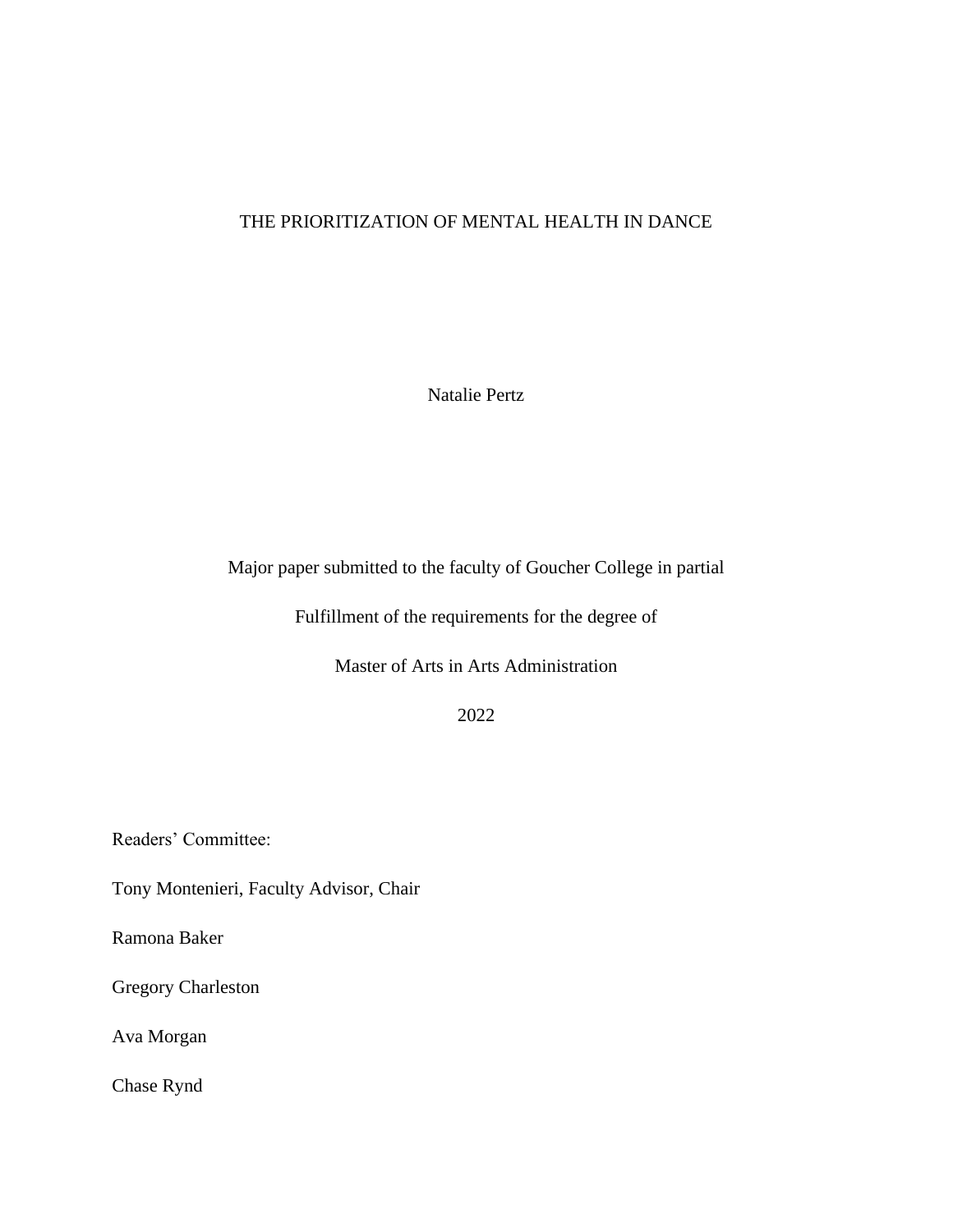# The Prioritization of Mental Health in Dance

## I. EXAMINING THE ESTABLISHED CULTURE

It is hard to accept the impossibility of perfection after observing a professional dancer during class or rehearsal. The hours each dancer spends improving and fine-tuning techniques are just beginning during the structured confines of class and rehearsal time. A dancer will fall, fail, break, and bleed –often silently while struggling internally– out of dedication to the art form. How does this rich, complex day-to-day practice impact a dancer long term? Dance leadership must invest in the physical and mental health care of dancers to transform the established culture into one that prioritizes the well-being of dancers.

Dance leadership includes company administrative and artistic directors as well as dance teachers, all of whom inhabit positions of power and influence. The potential impact of leadership is significant given the amount of time student and professional dancers spend in the studio with teachers. "In dance, teachers are often important role models; they might also hold significant power over students and their progress" (Nordin-Bates 24). "This role only further intensifies if some of those students have professional aspirations," says dancer health, nutrition, and lifestyle coach Jess Spinner (Spinner). The use of the word 'dance' is broadly defined and refers to all styles of dance in this paper. While certain studies have found a correlation between the style of ballet and higher instances of some mental health challenges, such as performance anxiety, all dancers experience some degree of performance anxiety *(Performance Anxiety*).

In this paper, the established culture refers to a close-knit yet competitive culture in dance that has been known to nurture outdated practices and the pursuit of perfectionism. The established culture encompasses dance school and professional dance culture. This study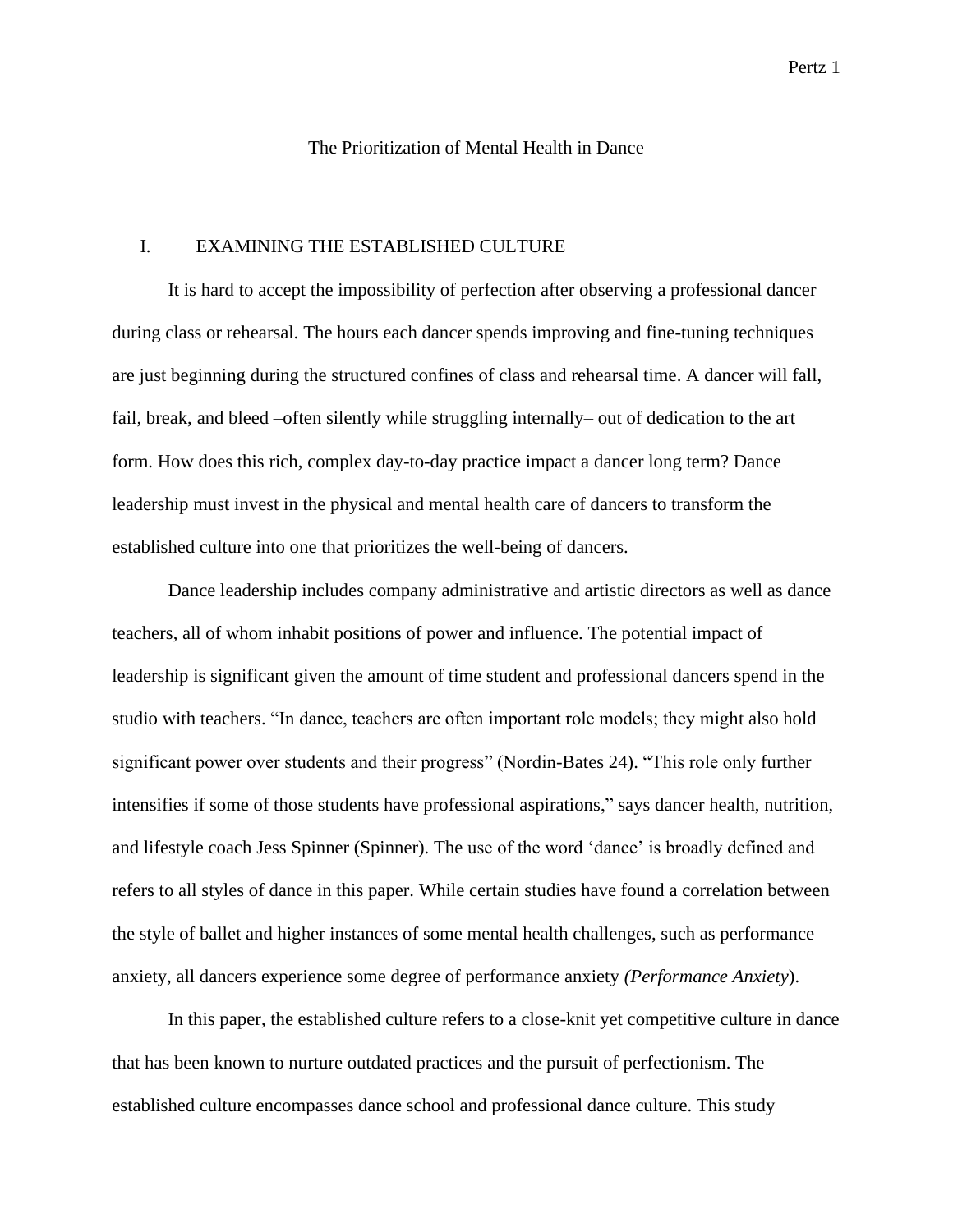examines feedback and testimonies collected through personal interviews that were conducted with current and former dancers, dance teachers, dance leaders, and mental health professionals. Interviewees are affiliated with dance companies and schools located in the following states and districts: Georgia, Minnesota, New York, Pennsylvania, Virginia, Washington, Washington D.C., and Wisconsin. Many of the leaders interviewed expressed that they wear multiple hats out of necessity, supporting their schools and companies as arts administrators on top of the official parameters of their titles. A survey (See Appendix A) was constructed and distributed to dancers and alumnae at select schools and companies who have begun to prioritize the mental health of their dancers. The original data collected captures the impact this prioritization is having and is a call to action to dance leaders across the industry – arts administrators, directors, and teachers.

The need for greater mental health investment is a universal one. One might ask: *Why prioritize mental health investment in dance?* Dance is certainly not the only artform nurturing perfectionism, but as it is the focus of this study it bears repeating that it is an artform and profession firstly enmeshed in the pursuit of perfectionism. "A growing number of studies has shown that in classical ballet and contemporary dance, perfectionistic tendencies are not only common but are also likely to affect aspects of performance, motivation, and well-being in important ways" (Nordin-Bates 24). Perfectionism may contribute to a prosperous career as it can be a source of drive and motivation, but it may come at the expense of self-criticism and dissatisfaction. It is a double-edged sword. Dr. Brian Goonan, a licensed psychologist, believes that part of the related challenge for a dancer is keeping the daily corrections received in class, rehearsal, and performance objective, rather than interpreting them as a criticism of one's whole person ("Dancer Mental Health").

Pertz 2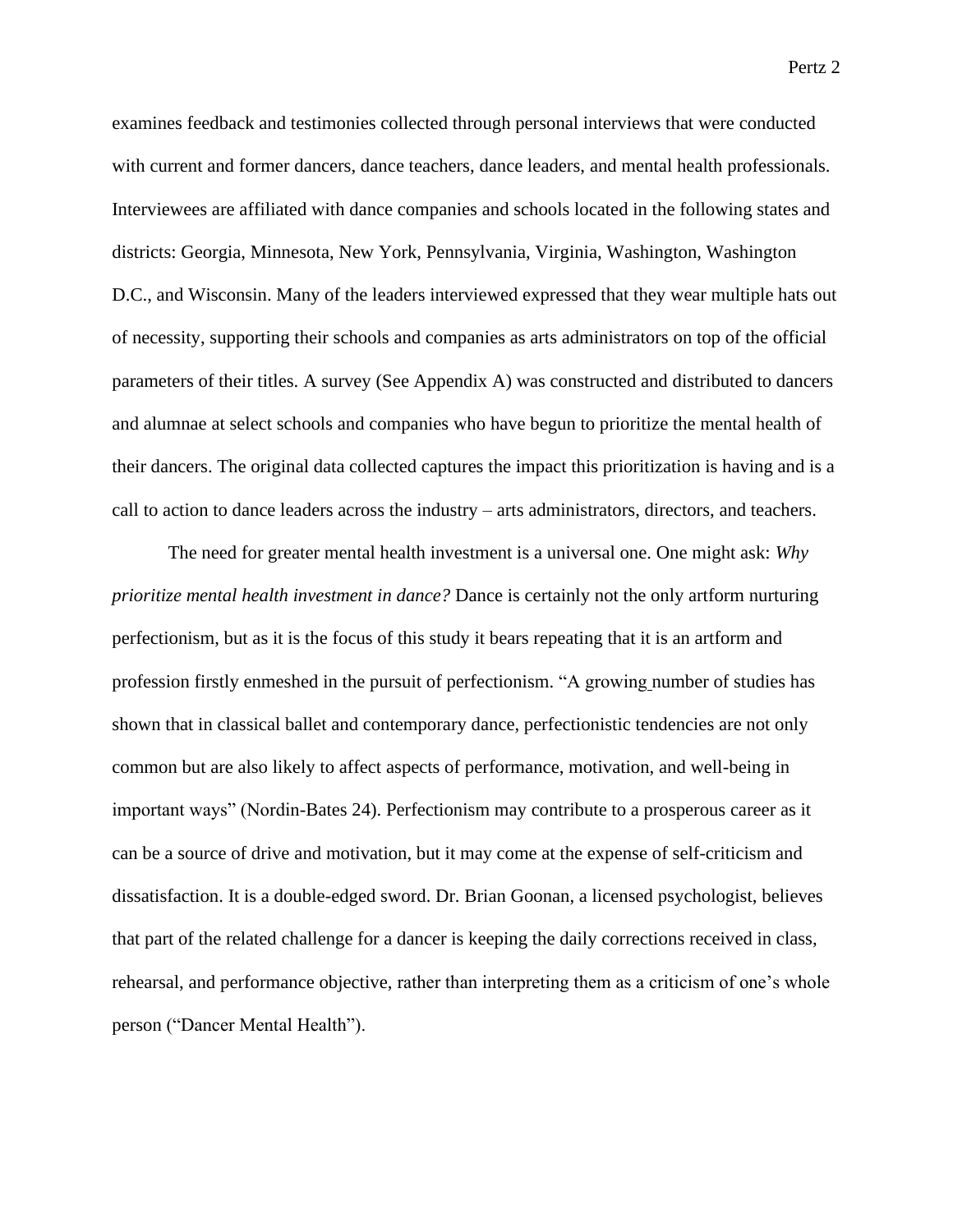Intensive training teeming with such corrections often begins before aspiring dancers are developmentally equipped with the tools to "identify or communicate their mental health" (O'Connell). Kathryn Daniels with the International Association for Dance Medicine and Science Dance Educators' Committee adds that "the combined pressures of dramatic hormone fluctuations and a perceived decrease in ability can make this an emotionally challenging time" for adolescent dancers. Recent data from *Psychology of Music* has relatedly demonstrated that ballet, for example, can impact mental health by revealing that "young ballet students exhibit greater psychological inflexibility" (Serrano). Telmo Serrano and Helena Amaral Espirito-Santo, the researchers responsible for the study that produced the data, define psychological inflexibility as "excessive involvement with the content of internal events" (Jacobs). The first time that dancer Shelby Williams realized perfectionism could be a negative trait was as a student during a summer intensive at Houston Ballet Academy. Williams, now a soloist with The Royal Ballet of Flanders, describes the experience of beginning as a big fish in a small town then transitioning to classrooms full of equally big fish. Suddenly, she was exclusively perceiving classmates as the competition. "All of my mental energy was going towards quick back and forth comparison between seeing myself in the mirror and comparing myself to everyone else"

("Dancer Mental Health"). This ultimately led to Williams undergoing an anxiety attack during an adagio class ("Dancer Mental Health").

Accounts like Williams' involving prolonged battles fought in isolation are not unusual. "Dancers are experts at masking physical pain, and sadly we are also extremely adept at disguising mental anguish," remarks Sarah Cecilia Bukowski, a dancer and writer in residence at Amy Seiwert's Imagery. Bukowski finds it unsurprising that "many of the mental illnesses prevalent among dancers are closely tied to our bodies" (Bukowski). Dancers sometimes set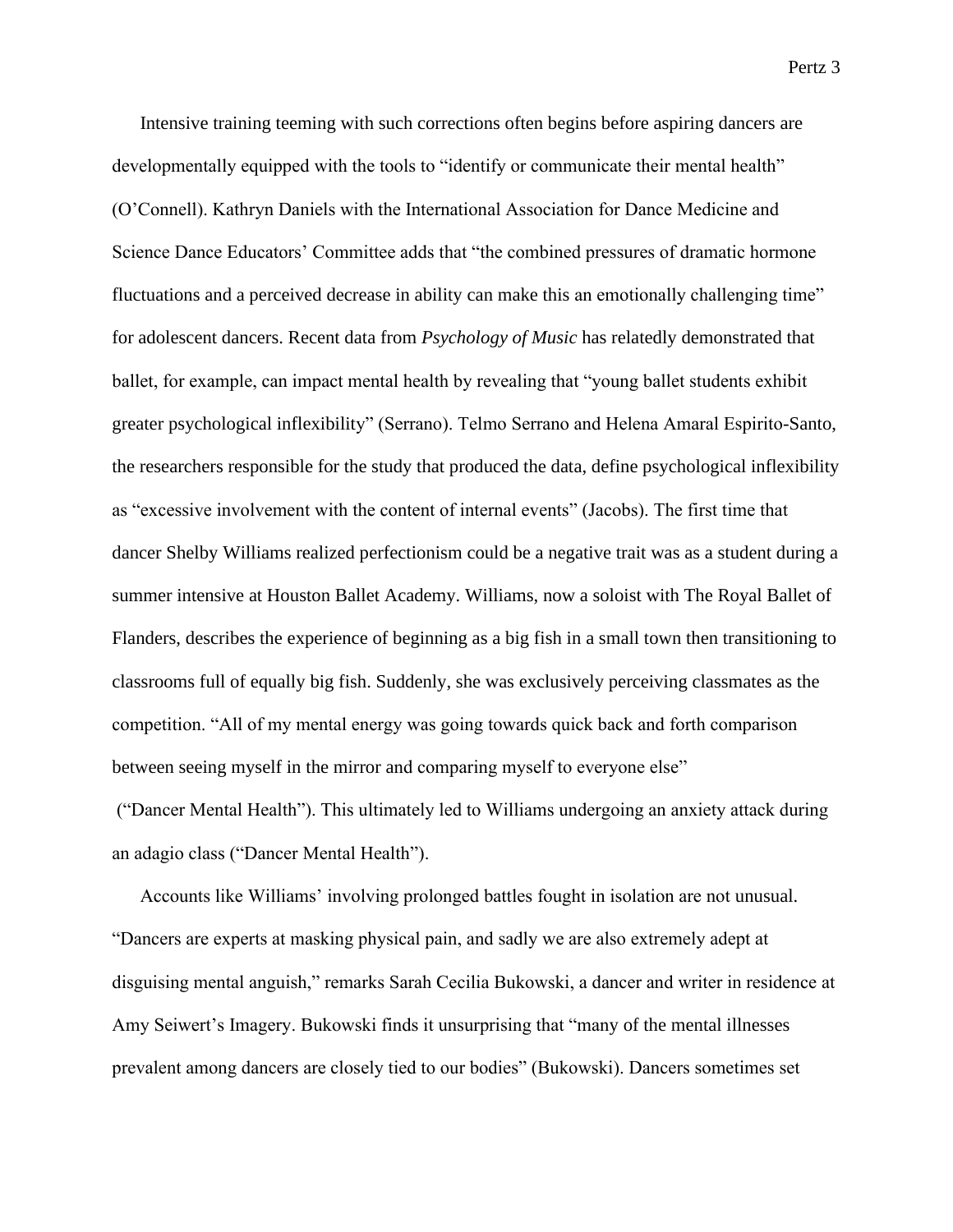externalized goals along these lines leading to unhealthy habits like the pursuit of perfectionism and eating disorders (O'Connell). Minding the Gap founder and former dancer, Kathleen McGuire Gaines takes this relationship a step further by identifying perfectionism as the root of many eating disorders ("Dancer Mental Health"). A National Institutes of Health systematic review and meta-analysis affirms both the increased likelihood and prevalence of eating disorders amongst dancers. "Dancers may be three times as likely to suffer from an eating disorder than the general population." Only further intensifying such suffering is the reality that dancers sick from eating disorders are more susceptible to injury (Arcelus). Eating disorders and disordered eating are not interchangeable. "Although there is no definitive clinical definition for disordered eating, this term is often used among the eating disorder treatment community to describe various abnormal eating behaviors" (Fuller). Those struggling with disordered eating can adopt the habits of an eating disorder but to a lower severity ("Disordered Eating & Dieting"). Examples of disordered eating habits include extreme dieting, laxative abuse, and binging and purging (Fuller). A recent study tracking disordered eating among adolescent ballet dancers found that "a greater number of lifetime disordered eating behaviors was associated with a greater number of lifetime injuries" (Thomas). Both disordered eating and the onset of a single injury are challenging at best for a dancer's psyche. Many concerned arts administrators in dance are now envisioning the potential psychological consequences of the two occurring simultaneously throughout a dancer's career when appropriating the budgetary line for mental health support.

Another way to consider perfectionism as it relates to dance and respond to the case for prioritization of mental health in dance is the paradox of effortless perfection. Coined during a 2003 Duke University study on the impact of how young women experience undergraduate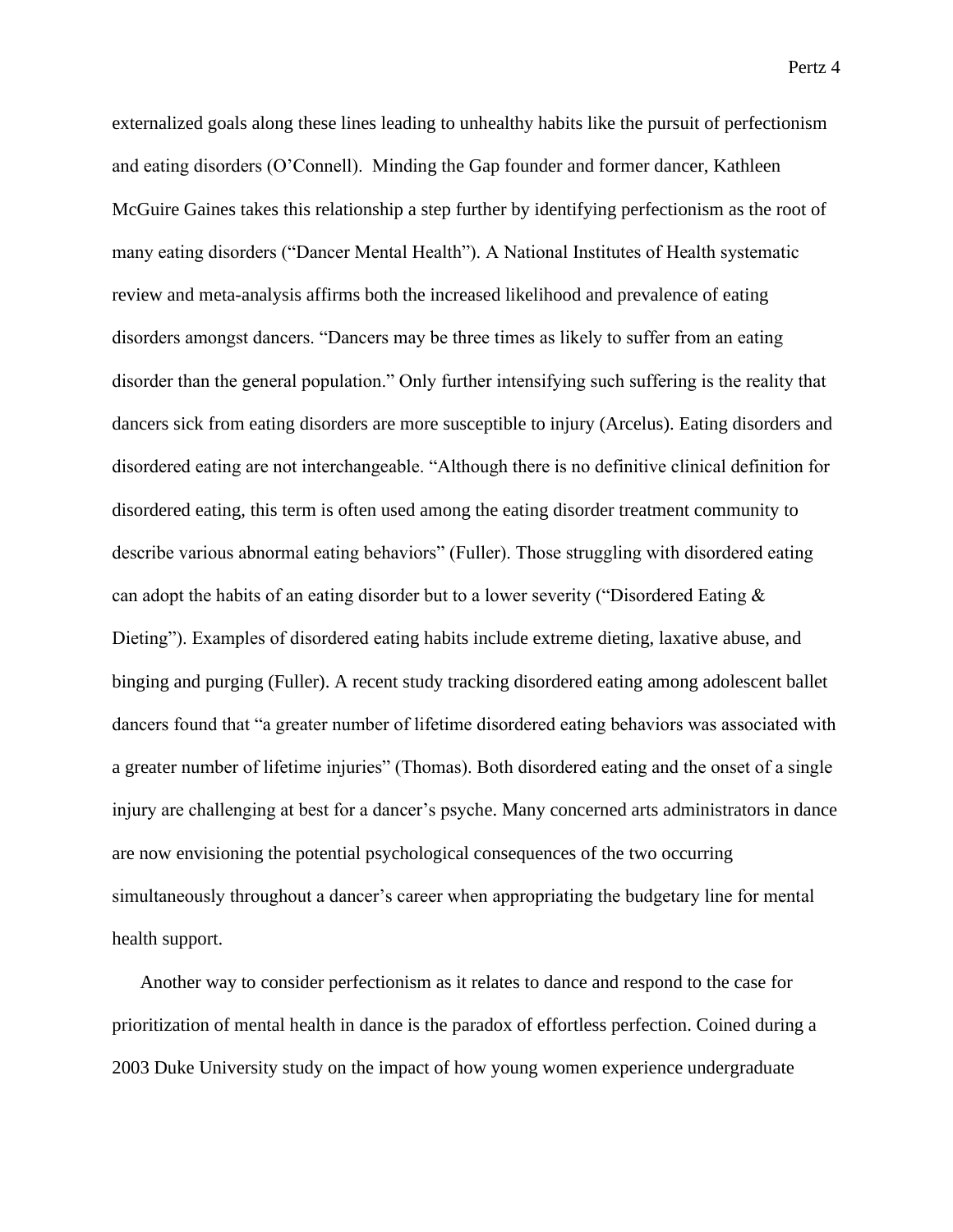campus culture, the expectation of effortless perfection pressures women to be outwardly beautiful with a rich social life while excelling at all academic and extracurricular pursuits. "They were supposed to do all of this without seeming to try at all, without showing the strain, without breaking a sweat. Failure was unacceptable, but so was the appearance of trying to succeed" (Angyal). Chloe Angyal, author of *Turning Pointe: How a New Generation of Dancers is Saving Ballet from Itself*, proposes that effortless perfection is at home in dance. "This is what we were taught in dance: to be athlete-strong but artist-unruffled. To work just as hard at concealing the work as we did at the work itself" (Angyal). What kind of change would ensue if "we shifted our ethos to center the mental health and resiliency of dancers just as much as we fixate on the beauty and power of our bodies" (Bukowski)?

The nurtured pursuit of perfectionism ingrained in the established culture can also increase dancers' susceptibility to another mental health struggle: depression (Park). According to The American Psychiatric Association, "one in six people (16.6%) will experience depression at some point in their lifetime." Late teens to early 20's is the most common period in which individuals first experience depression. Due to competitive training and career trajectories, McGuire Gaines identifies this same period as the most stressful for dancers. [Recent studies](https://www.wearemindingthegap.org/)  specifically revealed that one-third of women will have a major depressive episode in their lifetime (Torres). According to Data USA findings from 2019, 70% of dancers are women ("Dancers and Choreographers"). While depression is more prevalent in women, it is not a struggle exclusive to one gender. A 2019 study conducted by The National Institute of Mental Health confirmed that 6% of men experienced their own "major depressive episode" that year (Torres). Female dancers in ballet schools relatedly outnumber their male counterparts 20 to 1 (Yntema). Dancers who may already feel in the minority, such as male dancers, transgender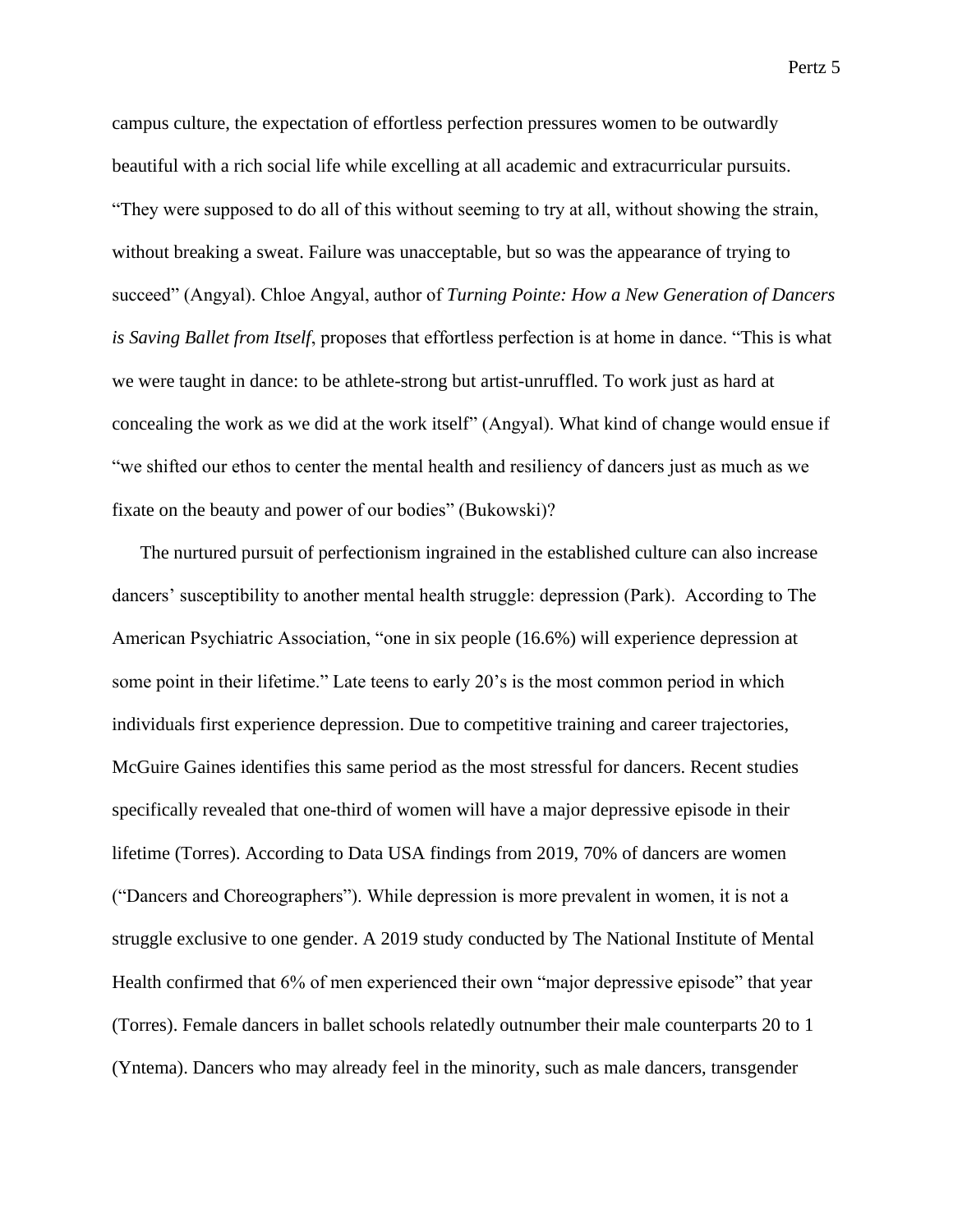dancers, and dancers of color, among others, are additionally at higher risk of body dysmorphia, a mental health disorder characterized by a preoccupation with perceived bodily imperfections (Hope). "The requirement to be strong enough to do what is asked while also being lean enough to fit the mold is true of all sexes. Some of the worst eating disorders I've witnessed have been among male dancers," says McGuire Gaines. The universal susceptibility of depression in the dance industry is motivating concerned arts administrators in dance to dispel misinformation across company culture while ensuring that all dancers –identity aside– are offered equal mental health services.

There are a number of reasons why the established culture has persisted in dance for so long. One reason being that some members of dance leadership still use tradition as justification for detrimental practices such as body shaming, mind games, and developmentally inappropriate expectations, to name a few. Conversely, the characteristics of self-awareness and sound judgment are intrinsic for a good dance teacher. A good dance teacher must "decide where to draw the line when it comes to judging what support you should and shouldn't provide" (Spinner). As any good teacher can empathize, this work is ongoing and not without its challenges. Some teachers have created and maintain healthy environments, others are less blatant when mocking dancer appearances, but yet body shaming –among other practices– remains toxically present, says Dr. Nadine Kaslow, psychologist for Atlanta Ballet. "It's just more hidden and subtle" (Hope). João Ducci was a senior BFA student in Dance Performance at the University of California, Irvine, when she wrote about mental health in dance. "It is clear that dance educators are stuck in old ways when it comes to so many things –mental health is just another topic on that list." It is almost like there is an ingrained reluctance and fear from dance leadership that altering the known, however arguably harmful, will hurt the established,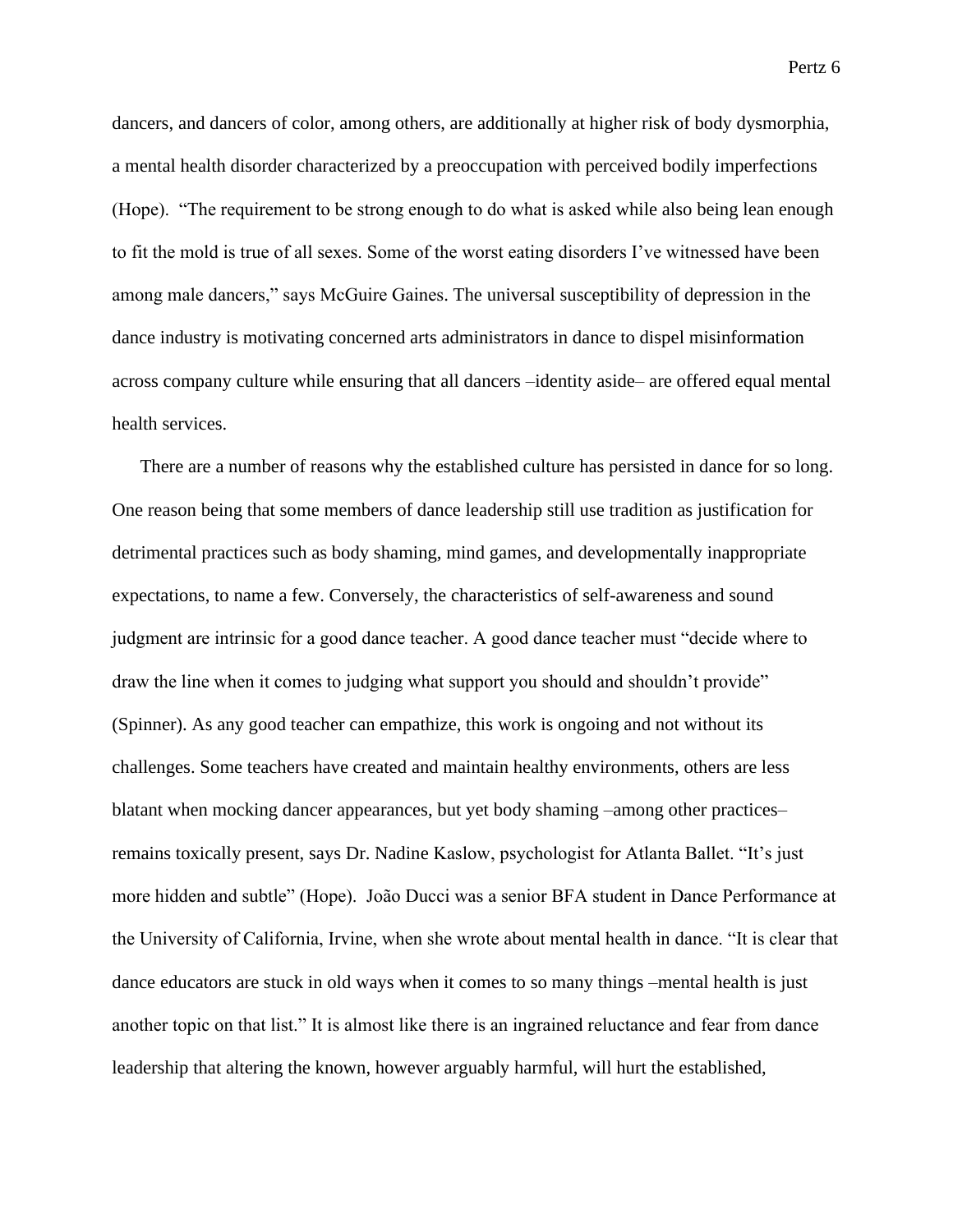exceptional levels of artistry. One could do a quick digital search and find scientific developments in dance science, physical therapy, and injury prevention to confirm that many of these old or traditional ways are outdated at the least (Ducci). A current professional dancer with New York State Ballet (NYSB) affirmed such experiences in her own career in which old-school teachers use practices she described as "mind games." The NYSB dancer hypothesized where

now you need to too."<sup>1</sup>

The close knit yet competitive nature of many dance school and company environments is another factor contributing to the continuation of the established culture. Environments of this kind make it difficult for dancers to speak up against detrimental practices. The NYSB dancer affirmed that it can sometimes feel like all dancers are out for themselves and that personalprofessional boundaries are near impossible to construct with dance teachers.<sup>1</sup> Janelle Spruill, a dancer on faculty at The Governor's School for the Arts, strives to counteract this in making her classes a safe space by "doing more listening than talking" and keeping personal opinions to herself while advocating for increased teacher diversity. Arts administrators, particularly those who also have a foot in the daily artistry of a school or company, can speak more specifically to the benefits of diversifying teaching rosters when hiring protocol is being evaluated.

such practices come from, "the older directors tend to be of this mindset that we suffered and

Spruill believes representation is a part of creating a safe space. "If a student doesn't feel comfortable, she won't come to you in the first place." When one dancer does feel comfortable or brave enough to break the silence, it has the power to galvanize others to do the same. "There's a solidarity to knowing that someone else is struggling," remarks commercial dancer Lindsay Benjamin. Benjamin acknowledges that there will always be competition intrinsic to the culture but questions why it cannot be a friendly one. The 'tough enough' narrative is yet another

Pertz 7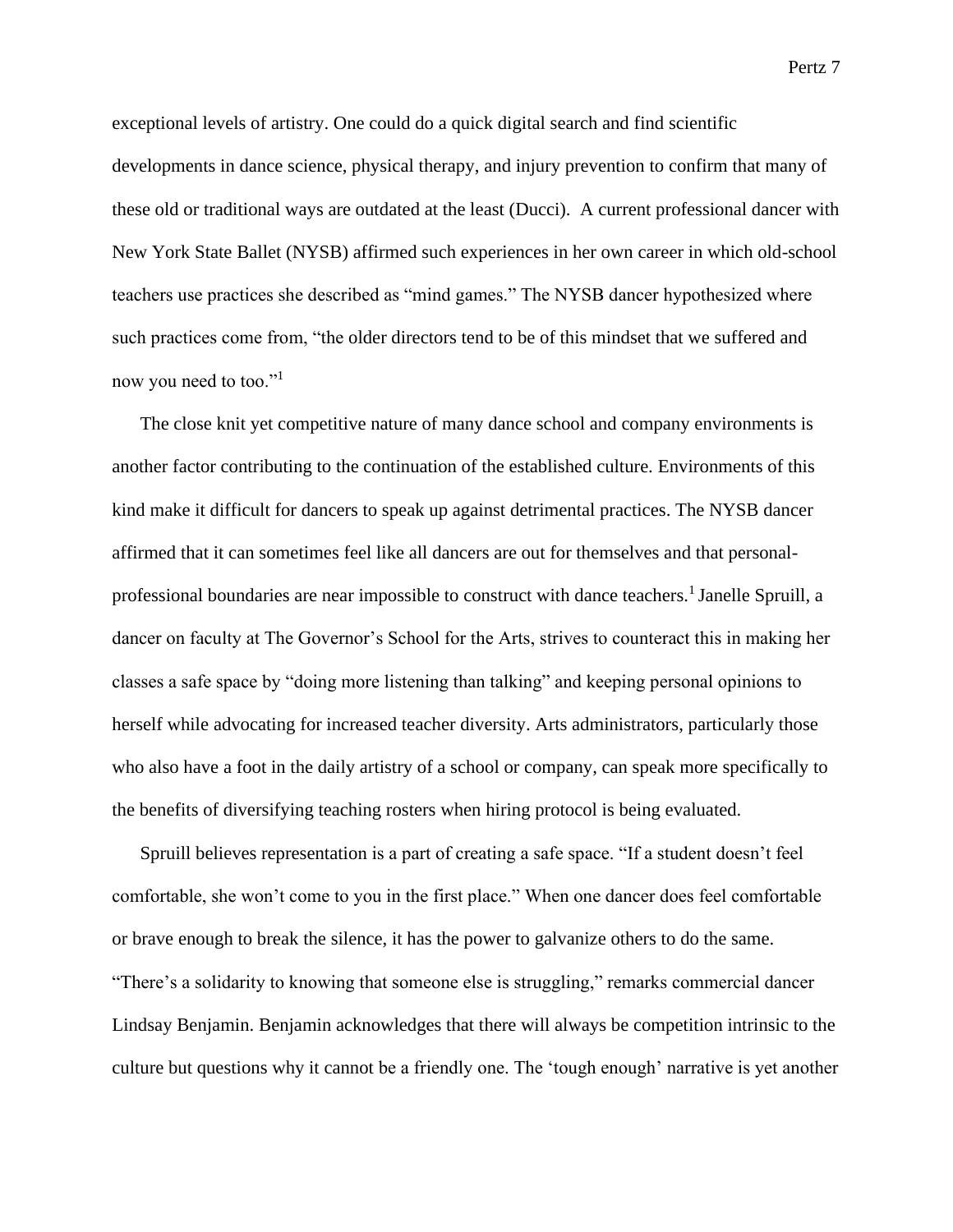detrimental practice. "Some may argue that if one is not strong enough to handle the harshness and criticism of the dance world, they should just not be in it at all. Not only is this senseless argument hurtful, but it perpetuates the idea that people should not challenge abusive and insensitive teaching methods, and should instead remain complacent with how things are" (Ducci). Employee complacency across administration and studio spaces alike begets the continuation, even nourishment of the established culture

A third factor contributing to the established culture is that dance leadership sometimes regards investing in one mental health service as the solution for providing dancers with adequate support. Whether a school or company currently boasts a counselor, few were founded, like Charlottesville Ballet in Charlottesville, Virginia, with the prioritization of the whole dancer in mind. Charlottesville Ballet co-founder, Sara Clayborne, describes the company as the "authentic exception" to her knowledge. Clayborne is heartened that some industry colleagues are slowly changing alongside DEAI conversations but shares that her students report back about the perpetuation of unhealthy industry norms, such as thin prioritization, after attending top summer intensives.

Many large schools and companies will be the first to offer a resource like a medical professional on staff but the last to make the investment of physical and mental health care a long-term prioritization. Clayborne asserts, "I don't see the big companies changing for decades. I think that's an ingrained leadership problem. Surface level change isn't going to make huge impacts until leadership changes." McGuire Gaines adds that "companies will do virtue signaling, often in the form of listing mental health professionals on staff who actually have zero presence or relationship to them." McGuire Gaines was at a summer ballet intensive in 1997 when news broke that Boston Ballet dancer Heidi Guenther had died from eating disorder related

Pertz 8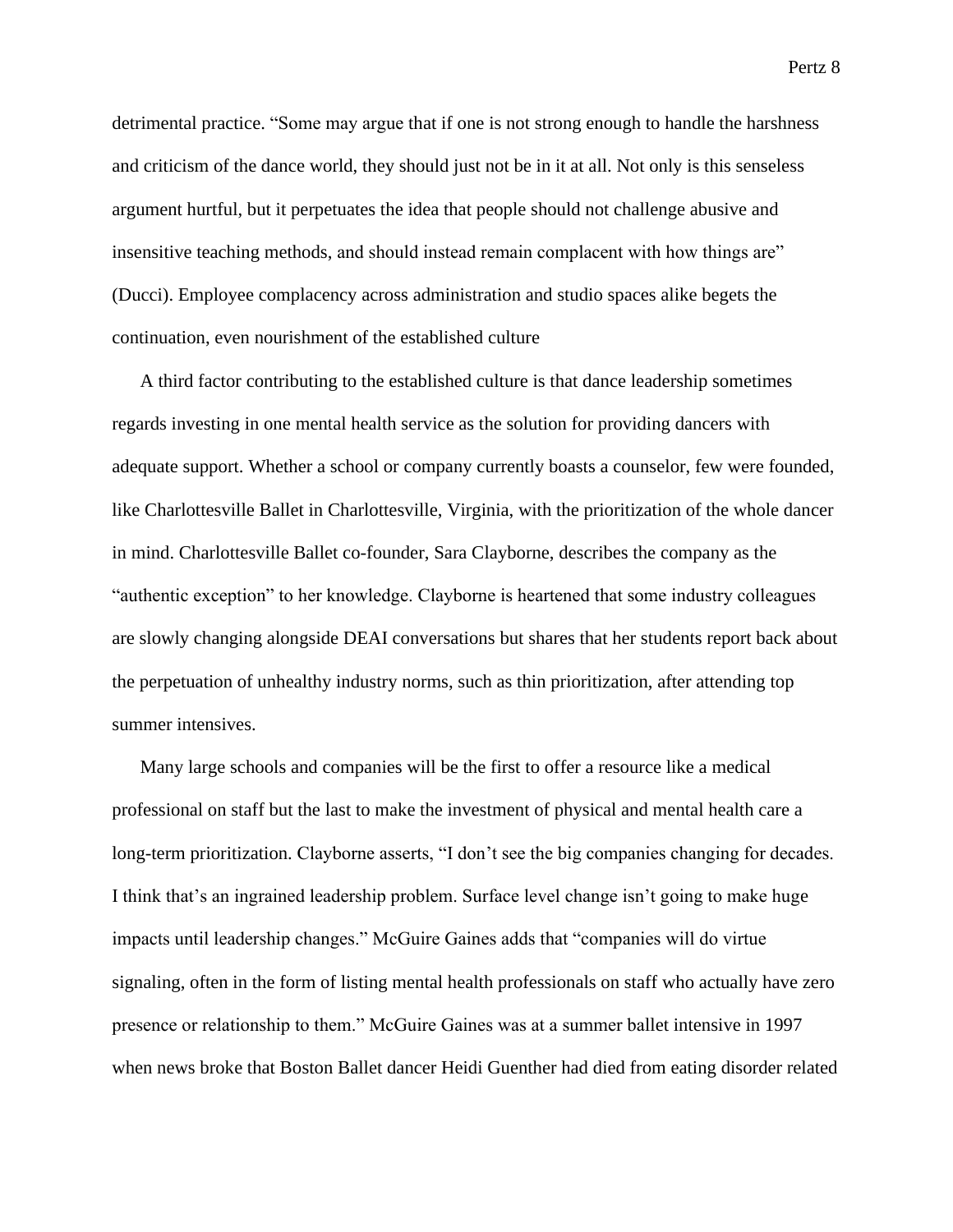complications. The initial intensives that followed underwent "noticeable shifts" such as hosting lecture(s) led by mental health professionals or nutritionists. "But it felt then, and continues to feel, like many of these gestures are liability management" (McGuire). Spruill knows that some of the most prominent schools and companies have 70 plus years of work to undo. This is no excuse for shortsighted complacency. "It took us years to get to this place. It's going to take us years to get back to a prior place or a brand new one." Jenelle Drake is a psychologist with Children's Hospital of the King's Daughters (CHKD). She runs CHKD's in-school partnership with GSA dancers. Both Drake and Clayborne are optimistic as they consider the future in the hands of rising generation, Generation Z. Generation Z "refers to the generation that was born between 1997-2012, following millennials" (Meola). It is through this present push by arts administrators for equitable employment and leadership opportunities that Generation Z will benefit.

Effectively communicating the availability of mental health support to school and company dancers is the oft overlooked second step. Even if/when leadership effectively communicates the availability of such support, its location should be a prompt, secondary consideration. Despite dancing with his school for 10 years, Josh Spell, Consulting Therapist at Pacific Northwest Ballet, only learned of the two wellness staff available to dancers at the time when he returned years later in his current role. Josh believes this is because "it wasn't visible, it wasn't normalized." The NYSB dancer knows from experience with prior companies that if asking for help is not normalized and stigma persists, it is likely more impactful to offer off-site support services rather than an in-house counselor with a designated office.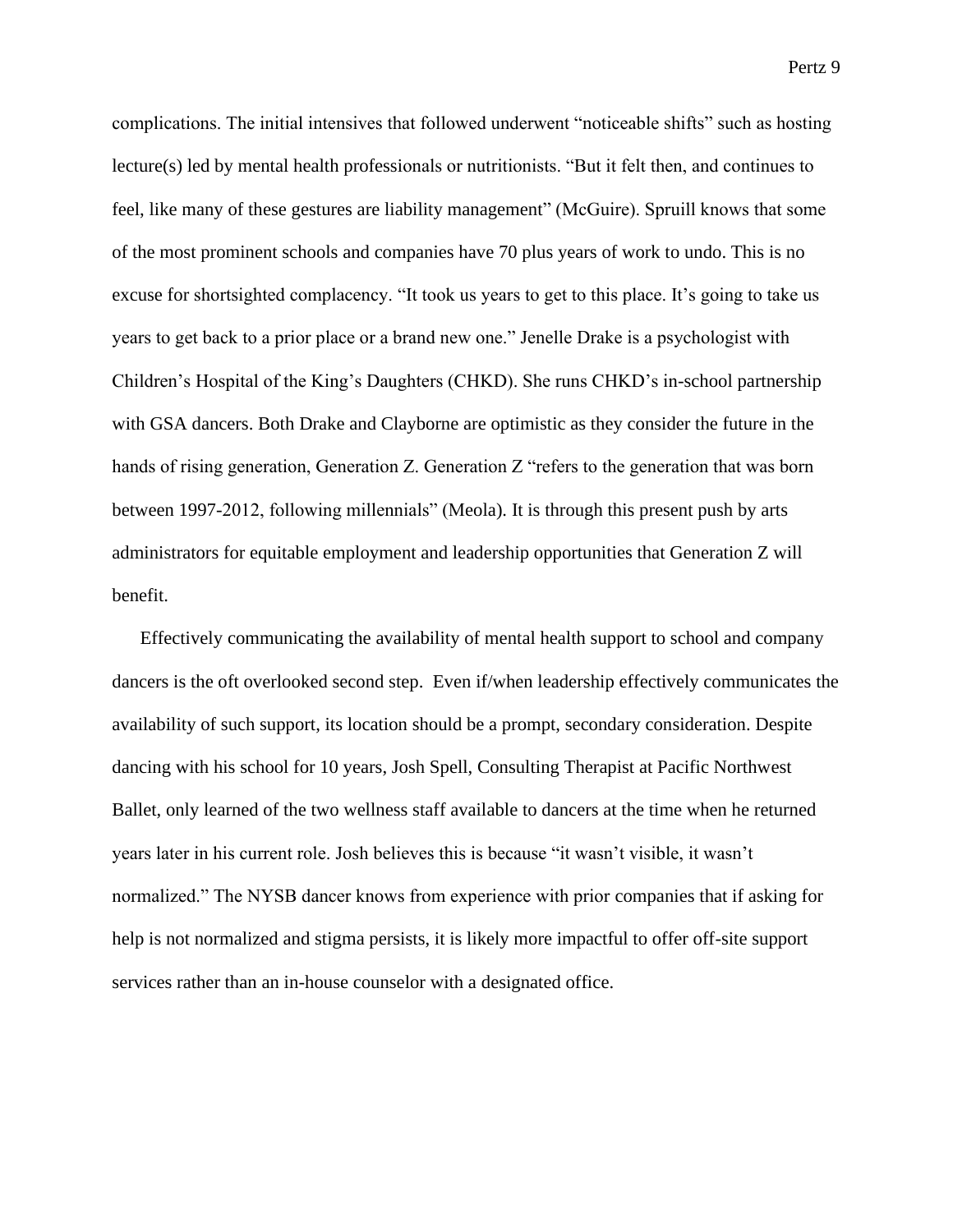#### II. INVESTMENT MODELS OF MENTAL HEALTH IN DANCE

While the established culture may have a stronghold on the majority of programs in schools and companies across the country, there are a few trailblazers redefining the role of physical and mental health services in dance through inventive programs that are striving to wholly prioritize dancer wellbeing. This group of trailblazers includes Charlottesville Ballet, Dance Institute of Washington, Minding the Gap in residence at Point Park University, Misty's Dance Unlimited, and Pacific Northwest Ballet. To capture the impact of these programs, leadership from each was interviewed to learn about their genesis, sustainability, struggles, and successes. A survey (See Appendix A) was also conducted to collect feedback from dancers and/or alumni regarding their experiences as dancers in the programs. The following section will highlight each program then share their respective survey results. The hope is that this study captures the benefits to dancers, and therefore the entire school or company when such a prioritization is made in an effort to call others across the industry –leaders, teachers, and arts administrators– to action.

#### 1. Charlottesville Ballet (School & Company, Charlottesville, VA)

Charlottesville Ballet (CB), the only full-time professional dance company in Charlottesville, Virginia, was founded 15 years ago by Sara Clayborne and Emily Hartka. Clayborne and Hartka met at The Richmond Ballet after auditioning around the country. CB was founded with and remains guided by a unique mission focused on nurturing dancer wellness in a healthy, holistic environment. It has always been expected that this environment would apply to everyone "down to the janitors and choreographers and students," says Clayborne. No other company at the time had a wellness-based mission at its forefront, at least from their estimation. CB was created "like a case study to see if a healthy company was possible" (Clayborne).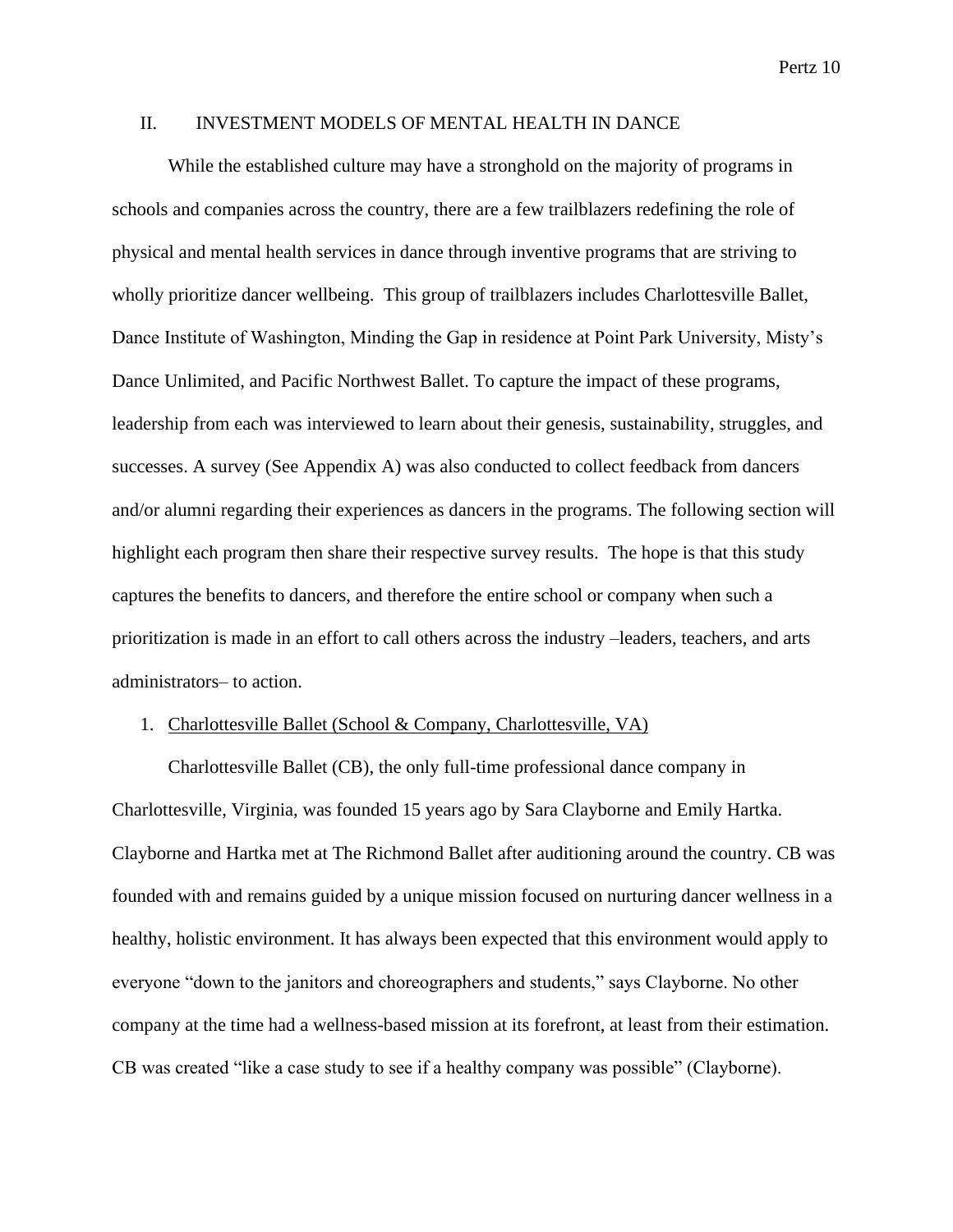The first step taken towards that healthy company was the decision to remove the hiring requirements of professional ballet from the application process. While the established culture maintains a height/weight standard for ballet of 5'4"–5'6" tall and between 90–110 pounds, CB refrains from collecting the weights and heights of their dancers. Clayborne describes these steps taken as "easy things." The more challenging step in its inception was that CB started from nothing. There was no angel investor, so its founders recruited people "based on the heart of the organization" (Clayborne). This is how Dr. Heather Snyder, a podiatrist, first became CB's probono medical director after attending their gala. Dr. Snyder's leadership has been instrumental, according to Clayborne. Beyond her own expertise, Dr. Snyder uses ties in the community to secure free medical services for company dancers such as x-rays, orthopedic references, and unlimited, free physical therapy sessions even in the off season. CB also partners with a local social worker who offers mental health sessions for dancers on a sliding scale. Despite all these investments towards building and sustaining a healthy company, more CB dancers take advantage of the available physical health care resources than the mental health ones. Clayborne believes providing access to the latter is important nonetheless, yet this demonstrates that not every dancer will take advantage of the mental health support offered to them.

Another step that CB has taken towards the prioritization of dancer wellness since their founding is the creation of a company handbook. Clayborne and Hartka were again instrumental in this administrative task. A pillar expectation stated in the handbook is that teachers and dancers alike are not permitted to talk negatively about their body or anyone else's while in the studio. "You can have those feelings and express them in a safe space but not in front of students and peers," says Clayborne. Similarly, all staff are asked to refrain from the use of the word 'tummy' when correcting students in class (Clayborne). Dance teachers are human and therefore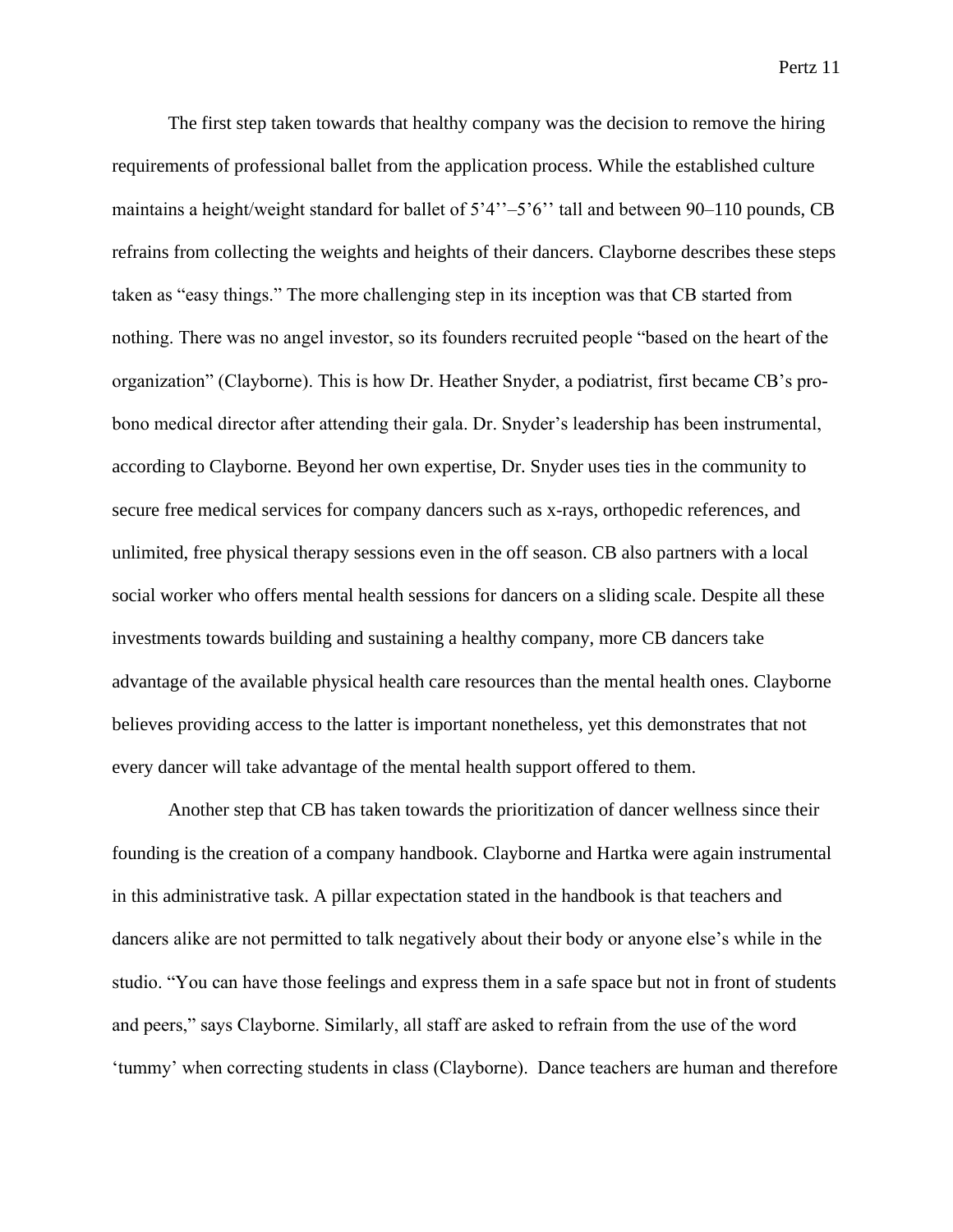chock-full of their own insecurities. Spinner, the aforementioned dancer health, nutrition, and lifestyle coach, would commend CB on these decisions. In her coaching work, Spinner tells teachers to avoid body-related comments, including nutrition advice, of any kind with students. "Perhaps you may not have a positive body image of yourself. But as you work to improve your relationship with your own body, try not to transfer your struggles onto your dancers" (Spinner). For Trainee Program dancers, CB leadership also shares similar guidelines of their making with guardians and parents in an effort to reinforce the mentality at home. These expectations are of particular significance for Hartka, who suffered from bulimia and anorexia for 10 years and was about to quit dancing altogether prior to founding CB. While Clayborne and Hartka acknowledge that they cannot stop a dancer from similarly suffering, both feel compelled to do their part artistically and administratively to "help mitigate the problems." Dancer contracts have always included language to make clear that CB is not a company that promotes eating disorders. Clayborne thinks this addition has an ongoing impact; she has never had to pull a dancer out for intensive eating disorder treatment. Some dancers have struggled over the years, but they made the choice to seek help (Clayborne).

Survey respondents included CB dancers and alumnae. All respondents shared positive experiences with the ballet and a comfort level with talking to a dance teacher or leader if a question or worry arose, among other affirmative feedback. When asked if CB teachers and leaders care about their physical and mental health, a current student said: "The teachers and leaders have shared their own struggles and stories. They are supportive and truly care about each dancer. They do not let us dance through injury and give us the tools to take care of our bodies and brains." An alumna replied to the same prompt by sharing that teachers and leaders were understanding of her 1.5 hour one-way commute. They welcomed her if she was tardy and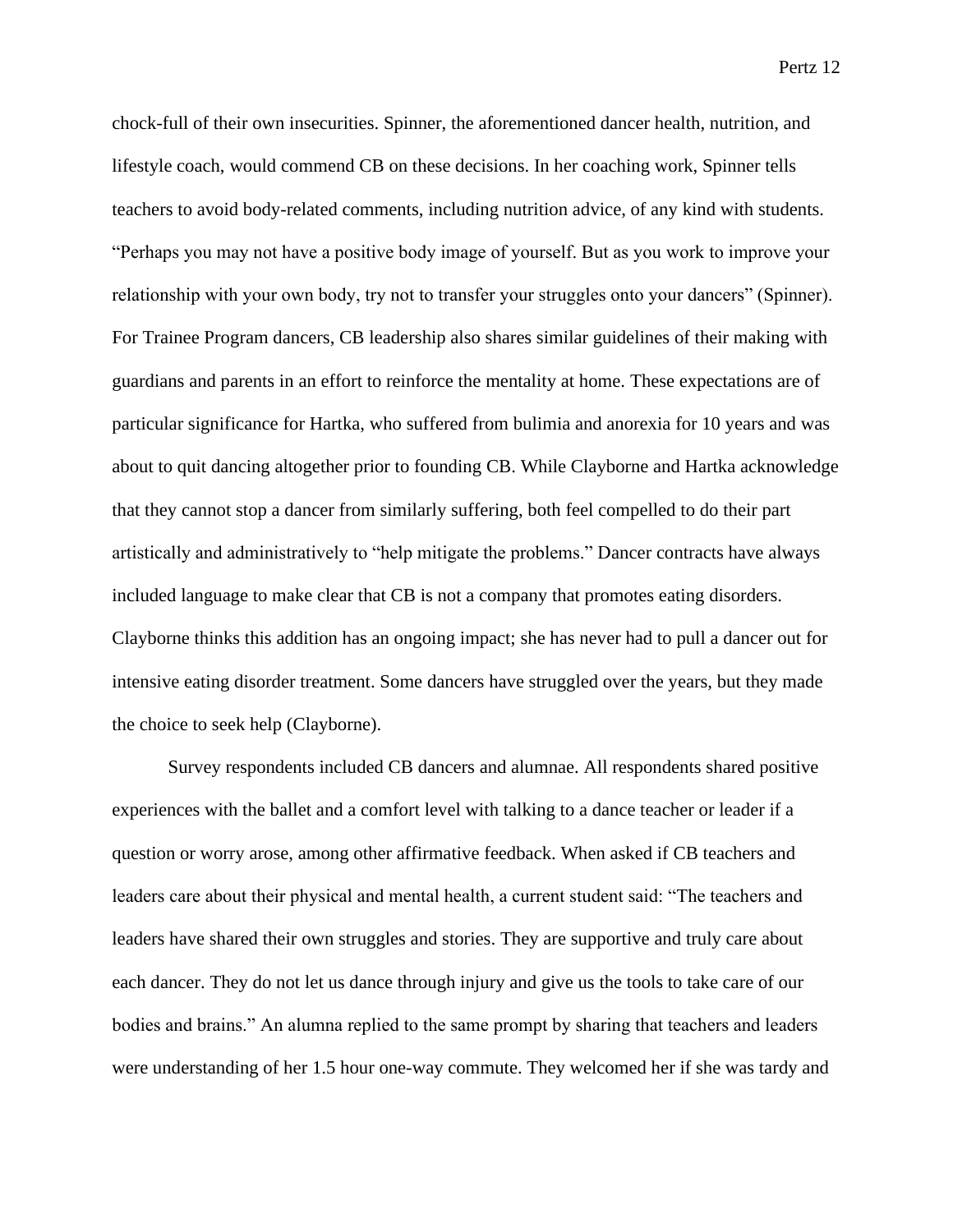permitted early departures when necessary. "They made it clear I came first, not their class. [...] Additionally, I was never the most flexible, and was never pushed to go too far beyond my limits in the name of getting the perfect form or line, or to be the perfect match with others I danced with. I still earned exciting roles in productions." The student further reflects on being a part of broader conversations regarding dancer health. "Some company members came to CB following toxic careers, and this was always discussed fairly openly with students so that we knew what to be careful of and that we were valued as we are!"

Imagine where CB would be today if Clayborne and Hartka, its founders, leaders, and only arts administrators for a time, kept their holistic mission isolated to words on a website rather than taking swift action to prioritize it within their infrastructure. Staving off the established culture remains most difficult for the dance schools and companies that, unlike CB, have not made such a prioritization.

## 2. Dance Institute of Washington (School, Washington DC):

When Kahina Hayes first met with Fabian Barnes, the late founder of Dance Institute of Washington (DIW), the two had different priorities. Hayes had a vision for a progressive space to reimagine dance education; Barnes was solely focused on arts accessibility. DIW was in a vulnerable position at the time and needed to make significant changes to remain viable. A reality which seven years later, Hayes, now the executive director, regards as a blessing because Barnes likely felt there was nothing to lose. Hayes brought a new direction focused on holistic, trauma-informed dance education using an adaptable model. Today, DIW boasts a preprofessional school for dancers ages 2.5-18 and is organized into four divisions based on age. Each division has a regular programmatic element related to mental health. Ever the diligent arts administrator, Hayes begins by utilizing specific goal setting for guidance on program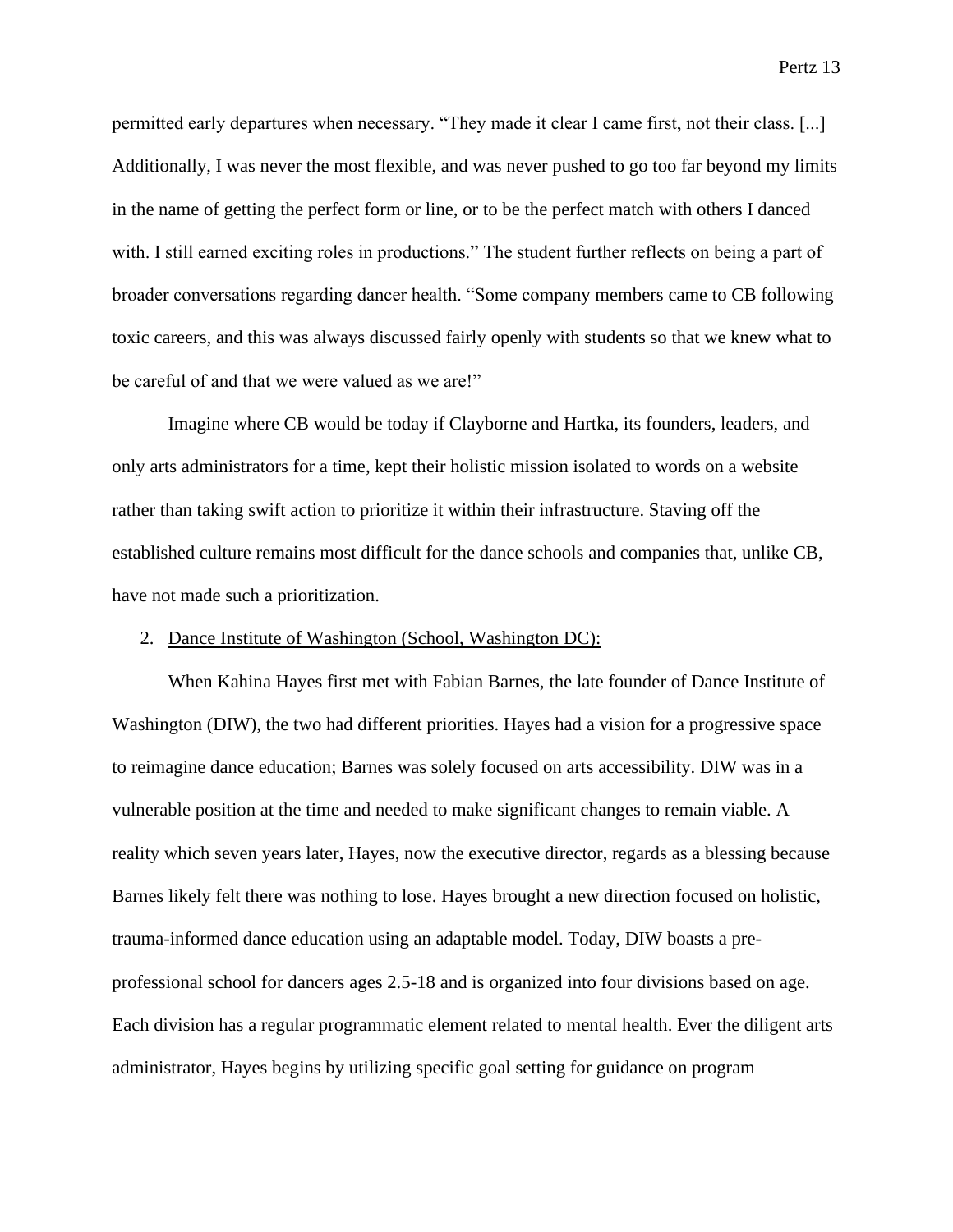prioritization, among other things. A goal like 'solving the problem' would be considered a nonstarter because it remains broad and unfocused. Hayes similarly advises others to avoid beginning with the services themselves. "Otherwise you'll find every reason to invest every dollar you have in mental health." Hayes adopted a logic model and theory of change. Using these tools, once DIW tried to achieve a specific outcome it became clear how to focus their energy. It was a time consuming but illuminating process. "You've got to understand what slice of the pie is yours. That's where we started."

DIW worked with a mindfulness specialist, a clinical therapist, and a child and family services specialist to construct these programs. The early division (ages 2.5-7) includes a monthly mindfulness space with parents or guardians while the middle division (ages 11-13) has Power Hour, an ongoing class with a curriculum informed by student development and challenges as dancers. Upper division (ages 14-18) students have Power Hour plus additional resources like an onsite clinical therapist who visits twice weekly and a cool down room which Hayes describes as "just a space dedicated to time away from the studio if needed." While mental health is addressed differently with each division, Hayes has made sure that all of DIW's program goals are rooted in authentic intentionality. She leads with a humility conducive for experimentation and admitting when a program is not working. There is something to be learned from any program, particularly the bad ones. A recent failed program with another DMV nonprofit taught Hayes and other DIW leadership that consistency and small group settings are necessary for students to develop trust, participate, and grow.

Another administrative achievement was the start of an alumni network over the years to ensure dancers continue to experience DIW as a community and resource long after graduation. A DIW alumna shared that she grew as a dancer and person while dancing at DIW and that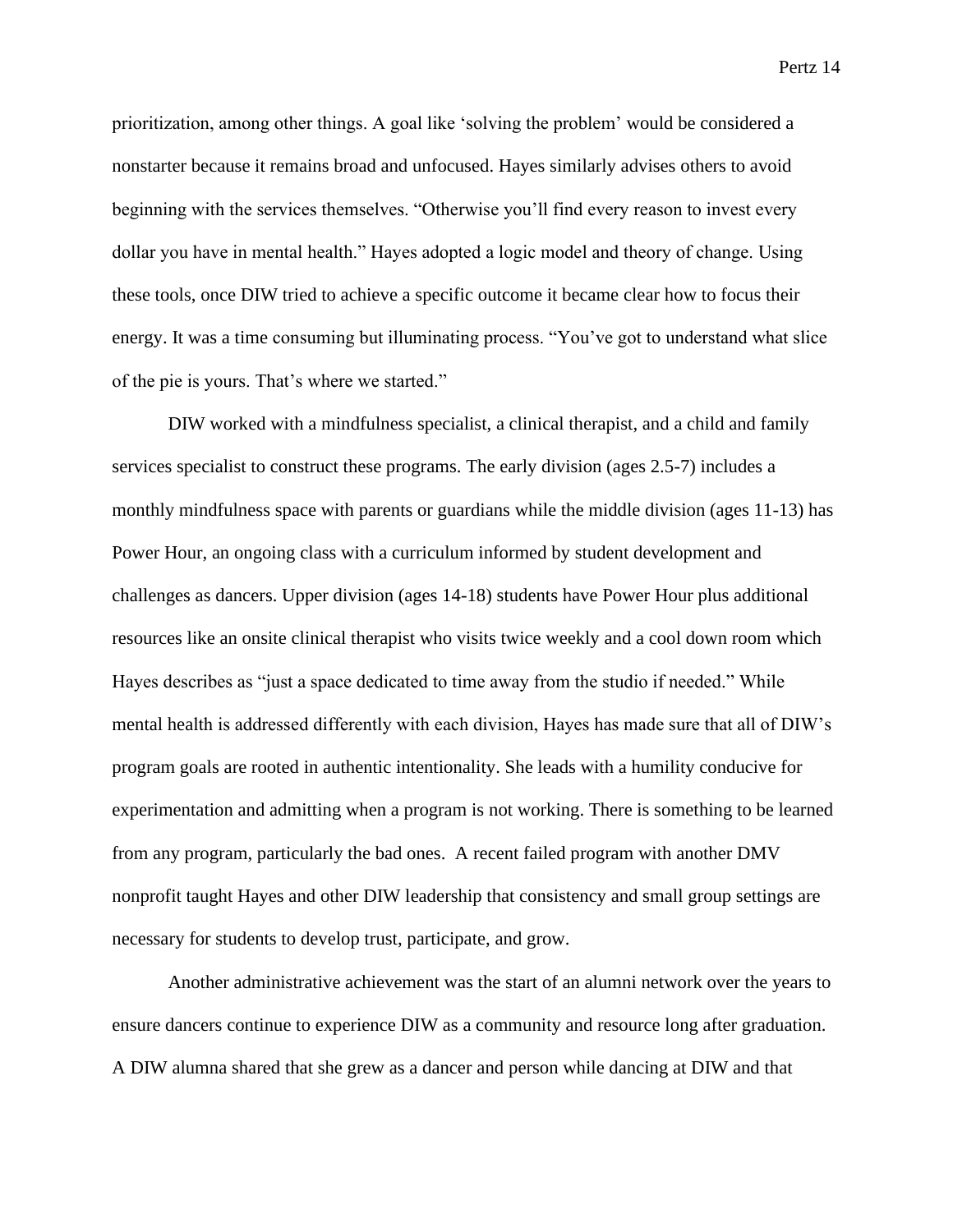leadership cared about her physical and mental health while helping prepare her for the future/becoming an adult.

Arts administrators and educators are often mission-driven and can struggle in negotiating the regular presence of their left brain alongside their right brain. Hayes' thoughtful yet logically informed leadership at DIW demonstrates this balance is not only feasible but necessary to the healthy continuance of both fields.

# 3. Minding the Gap in residence at Point Park University (School/Conservatory, Pittsburgh, PA)

Kathleen McGuire Gaines founded the nonprofit Minding the Gap in 2018 after an extensive career as a dance journalist for top publications including Pointe, Dance Magazine, and Dance Spirit. McGuire Gaines' 2017 Dance Magazine article entitled *Why Are We Still So Bad At Addressing Dancers' Mental Health* recounting her experience as a former dancer went viral and ultimately became "one of the most read in the magazine's history." Disturbed by the article's resonating popularity plus the 899 responses to her survey via Dance Magazine on mental health in dance, McGuire Gaines left a leadership position in development to found Minding the Gap the following year. She is aided by the ongoing consultation of mental health experts Leigh A. Skvarla, PhD, and Brian T. Goonan, PhD. Together, they seek to "disrupt dancer culture to value the importance of mental health through advocacy, research, and eventually, resources and solutions" (Minding the Gap).

A recent partnership with the dance department at Point Park University (PPU) is one way in which the nonprofit is working to enact this vision. Minding the Gap and PPU just secured grant funding to extend their current partnership focused on creating a program to support the mental health of PPU dance students for another two years ("Point Park"). McGuire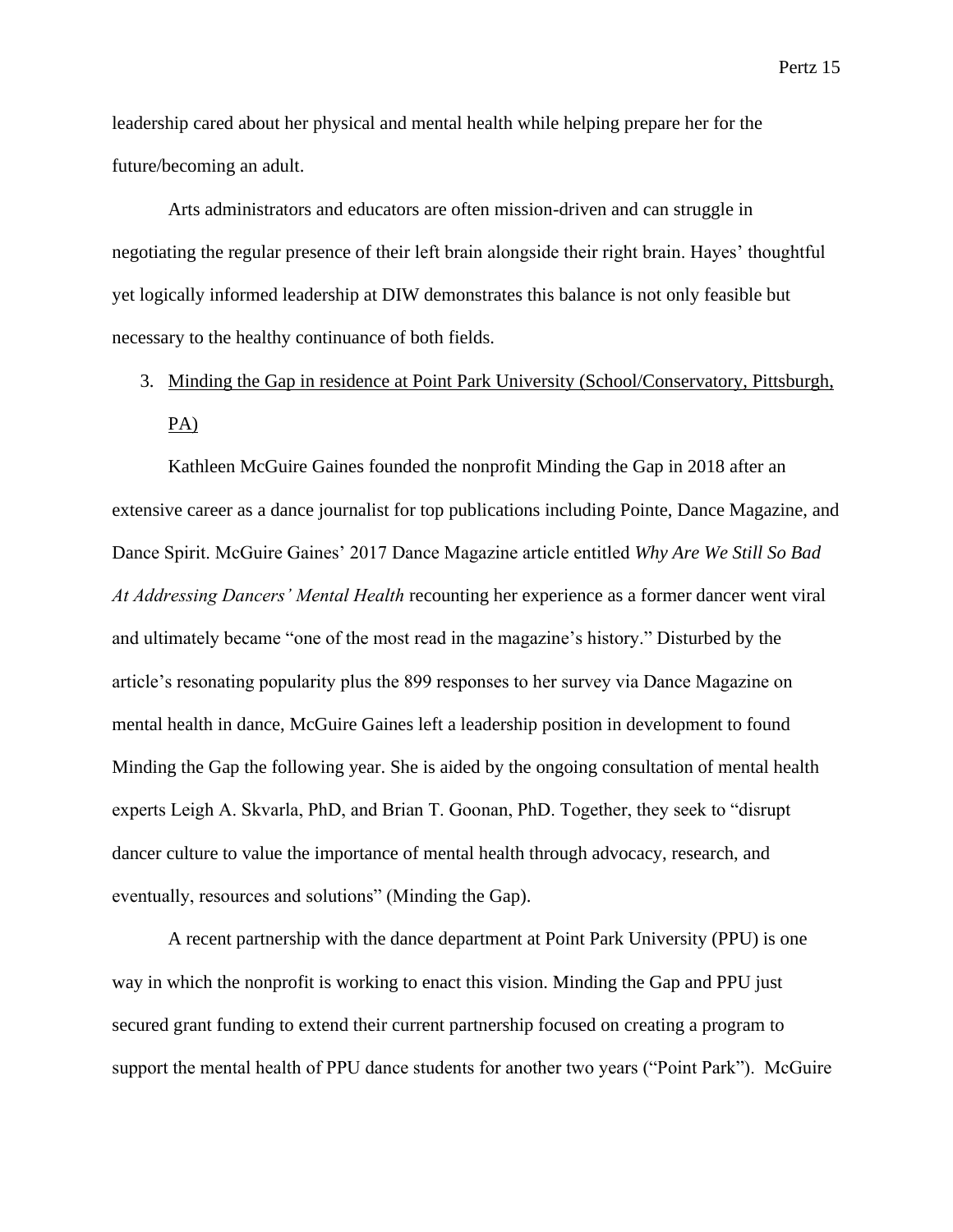Gaines and Dr. Colleen Hooper, key stakeholders in the first-of-its-kind partnership, were interviewed for this paper. McGuire Gaines spearheads partnership programming with support from Dr. Hooper, the PPU Chair of Dance as of August 2021. Dr. Hooper describes her role as an arts administrator as "making sure we have the systems and processes on our side to support this work." These two leadership roles meet regularly to check-in on the effectiveness of the partnership; in one meeting it was determined that an entire class should be scrapped as it was doing more harm than good. McGuire Gaines finds that leadership in general can get defensive when receiving dancer feedback regarding school or company shortcomings. She recommends reminding them that dancers come from all across the country with every kind of education and training experience ranging from enriching to traumatic. This partnership has had buy-in from dance leadership at PPU since the beginning. Dr. Hooper's predecessor Garfield Lemonius is responsible for initiating that first conversation with McGuire Gaines. He read the viral Dance Magazine article in 2017 and realized they were both based in Pittsburgh, Pennsylvania. The partnership holds personal significance for Lemonius, another former dancer turned arts administrator who witnessed the trauma that can come from the established culture firsthand. He vividly remembers the night he watched an ambulance drive away with one of his York University classmates after she fainted at a dance performance. Lemonius' love for the industry is palpable yet he does not shy away from acknowledging its faults. "When we talk about a dance students' health, our go-to is their physical well-being—what are we doing to take care of their bodies and make sure they are in proper physical condition? Which means, do they have the strength, flexibility and stamina to do the work we are asking for? —ignoring the fact that there is a larger issue there, and that is their mental health" (Ritzel). Dr. Hooper acknowledges that a conservatory setting like the PPU dance department is high-pressure; this remains a frequent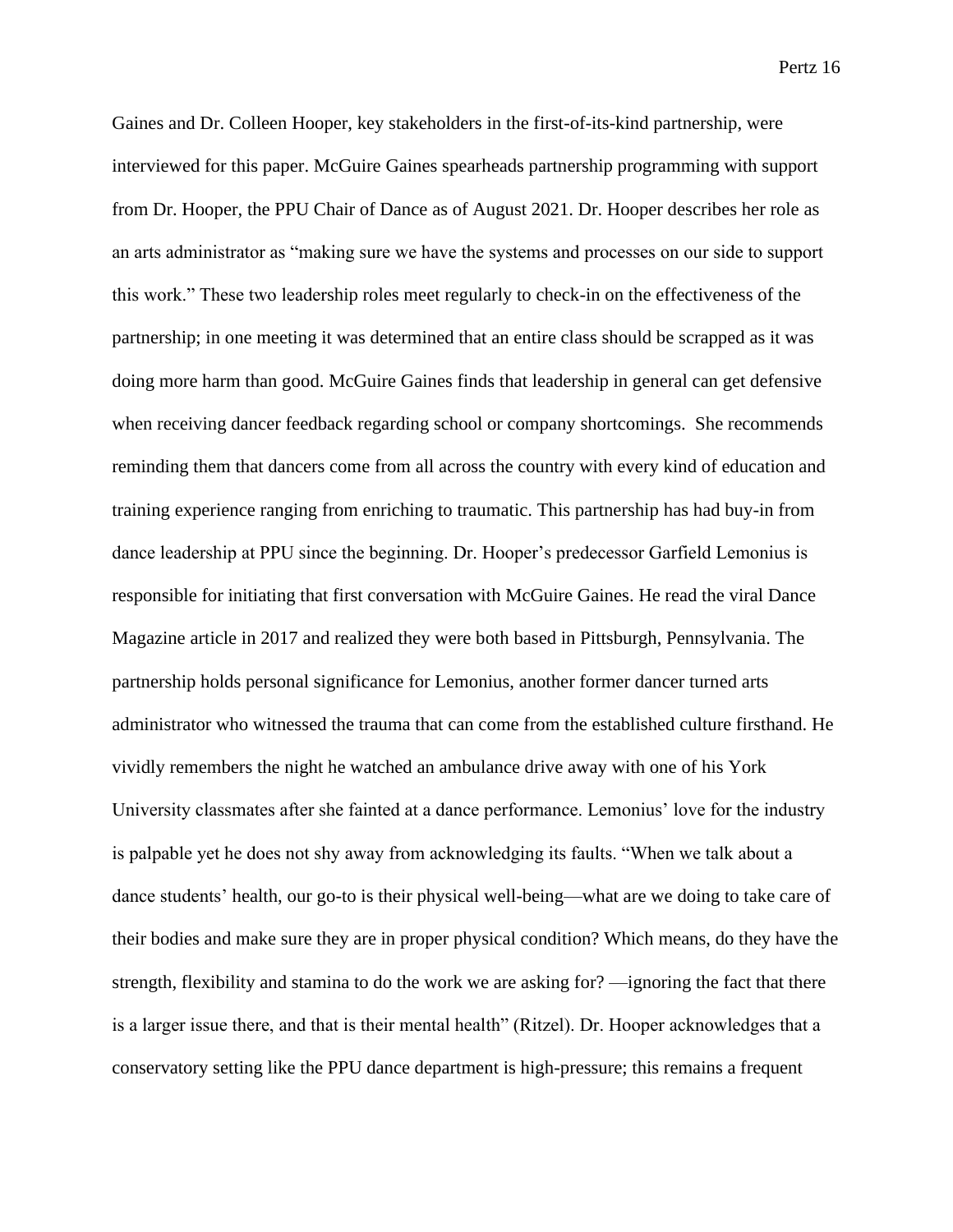topic of conversation between her and Lemonius, who has since assumed a new leadership role as a dean for the university.

The mental health professionals charged with working with the PPU dance students are PPU doctoral students with no dance background. McGuire Gaines meets with them prior to their work with the students to provide context on the unique stressors of dance. "If that person isn't literate in dance, help them become literate." She shares her own traumatic experience in the established culture to "get the shock and awe out of the way." The following is guidance McGuire Gaines suggests for programs looking to make positive change: 1) avoid dance references in popular culture as a means of connection 2) do not advise an action that is ignorant of a dancer's daily regimen. "Don't tell them to take a week off from dance, they won't do it." 3) educate yourself regarding a dancer's regimen through humble dialogue with former and current members of the artform if they are willing. While the ideal remains having dancers work with mental health professionals who have a dance background, McGuire Gaines still thinks it helpful for them to see those without such backgrounds on occasion. These experiences can remind dancers of the uniqueness of their challenges and perspectives.

The PPU doctoral students are not the only regular mental health presence in the partnership. McGuire Gaines has three psychologists on her research team, each has experience with dance or is a former dancer. The year-to-year partnership structure consists of some skillbased sessions for dance students and separate ones for dance teachers on various topics related to dancer wellness. She recommends that every session include a mental health professional who specializes on the topic of that particular session, but a psychologist is also always present. This is what McGuire Gaines continues to do with the PPU partnership, though she acknowledges the privilege of her situation having a rolodex of experts to bring in from various stages in her career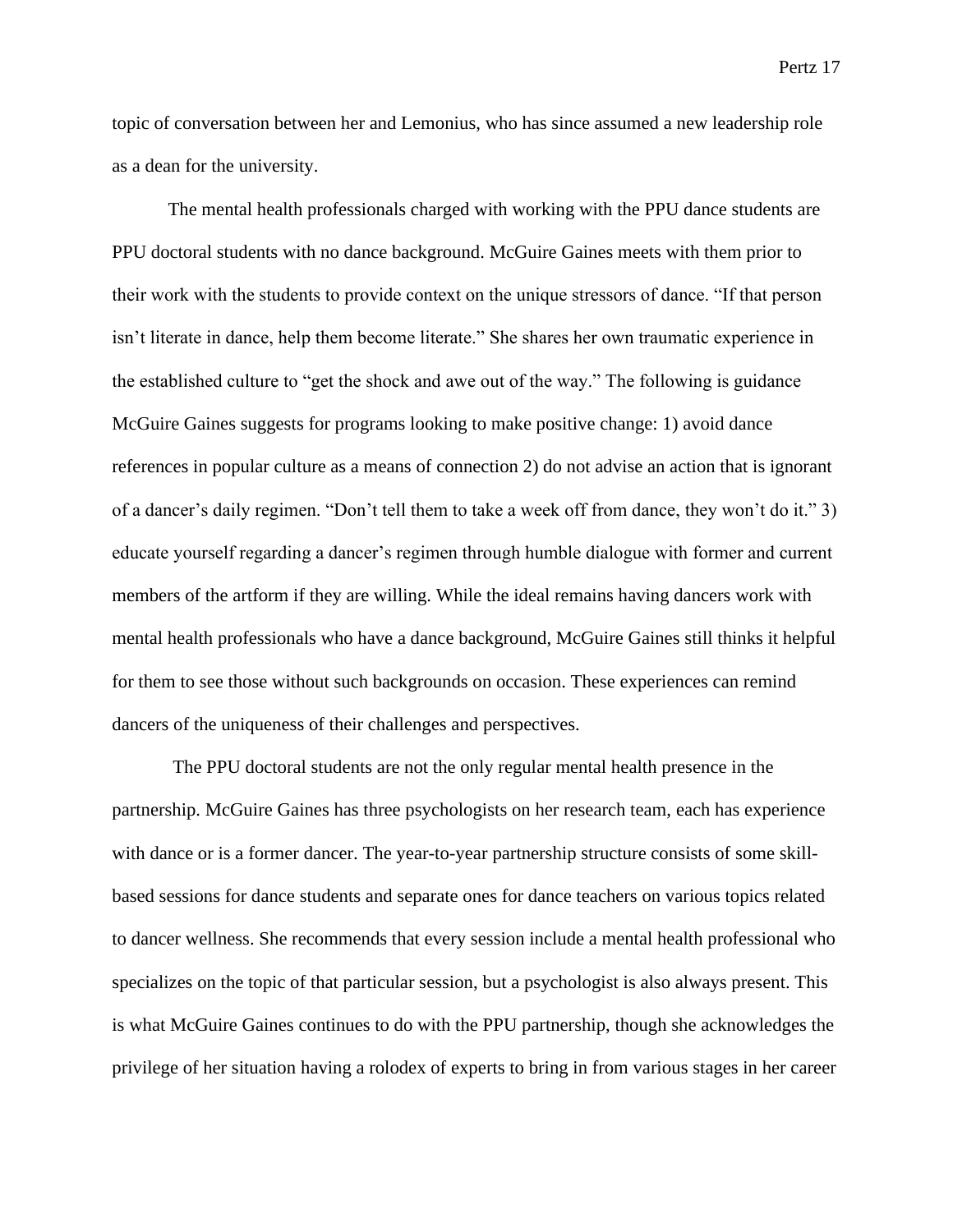(Gaines). Arts administrators can begin to address this conundrum for their school or company by familiarizing themselves with the experts and resources already inhabiting their communities.

The separate, ongoing education for both dancers and dance teachers is deliberate. Teachers and leadership are never in sessions with dancers. McGuire Gaines remarks that a level of deep, internal work is required with teachers, which at times may include recognizing that they themselves were in abusive situations. This is a necessary step for teachers to talk about the outdated practices in the room and work holistically, but not everyone is emotionally ready to do this. "You can't help people who don't want to be helped," said McGuire Gaines when considering this resistance.

The partnership regularly administers surveys and then uses survey results to inform how the future is shaped. A general mental health survey was distributed to all 316 dancers in November 2020 at the beginning of the partnership. The clinical survey used 5 mental health measures and took an estimated 20 minutes to complete. 106 dancers took the survey; 78 of those 106 results were complete and used to aid leadership in identifying problems and creating an action plan. McGuire Gaines is cognizant that dancers and dance teachers have different challenges, so a concise session reply form goes out to every member of both groups following each session. Survey results are shared anonymously with all parties including dancers, teachers, and other leaders. She encourages others to make regular evaluation a habit for continuous learning and to avoid being prescriptive. A neutral party such as a company or school administrator with no ties to casting should be assigned survey distribution and collection (Gaines).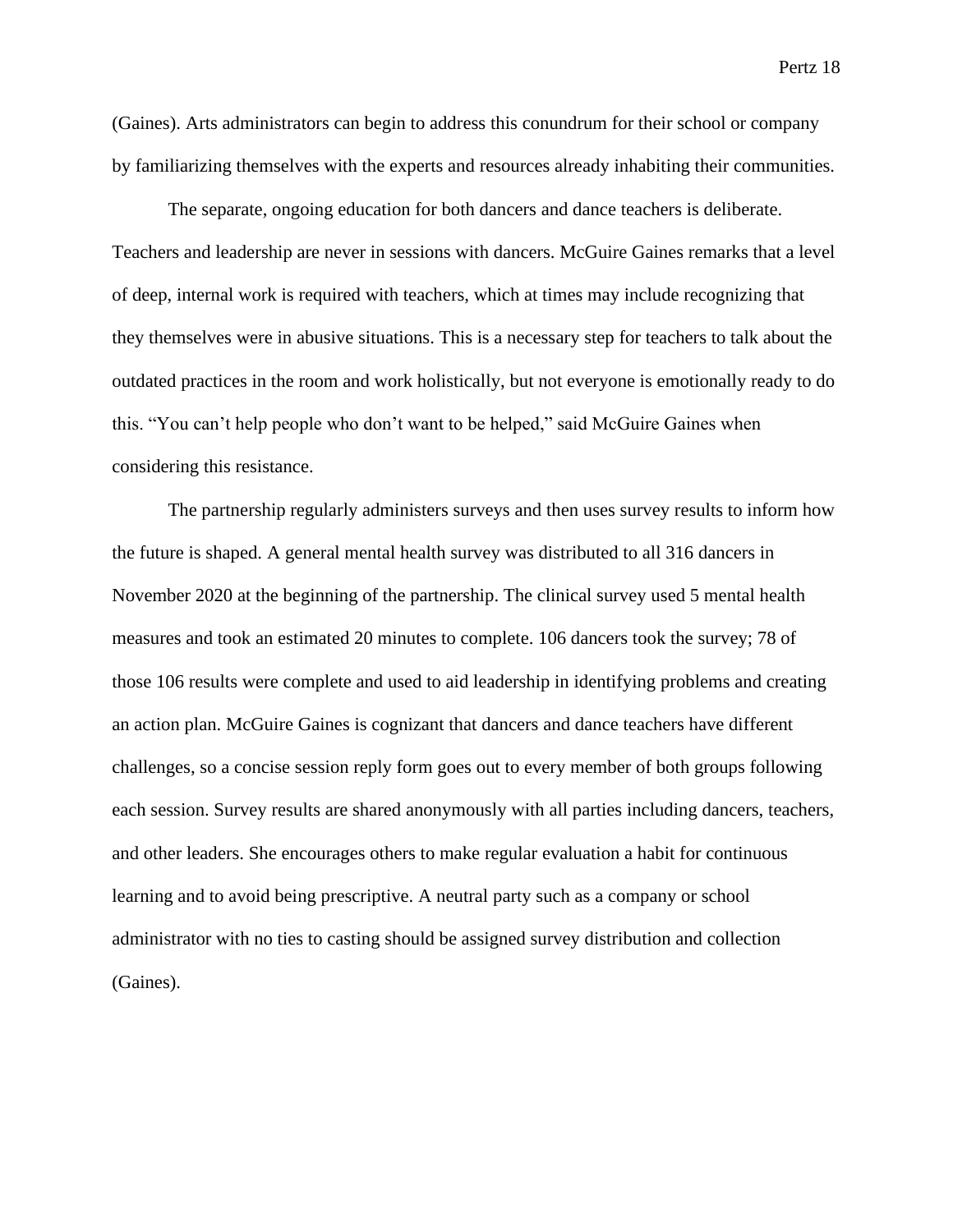#### 4. Misty's Dance Unlimited (School, Onalaska, Wisconsin)

In 1998, Misty Lown turned down a spot in a training program with The Ailey School to open her own studio after a transformative realization that the classroom had to be her stage. Today, Misty's Dance Unlimited (MDU) continues to operate in Onalaska, Wisconsin, for 24 years and counting. While Misty recognized that her background lacked the typical leadership requisite of a professional dance career, she did possess an unusual credential: a master's degree in education. Misty has chosen to build upon this credential by committing to a self-described lifelong journey to lead a pedagogically appropriate dance education. Individually, she is also now pursuing her PhD at Concordia University with a working thesis stating that safety training can enhance not hurt the dance industry (Lown).

While this commitment to education began with Misty, it is universally prioritized across the studio. MDU is the nation's only safety certifying organization for dance teachers through the expert assistance of Youth Protection Advocates in Dance (YPAD). Founded in 2012 by professional dancer Leslie Scott Zanovitch, YPAD "believes that when you know better, you do better. As a result, YPAD courses are evidence-based, educational courses with a traumainformed approach for dance professionals and the dance industry as a whole" ("About YPAD"). Well before YPAD was acquired by Misty in 2019, she noticed it was an organization guided by doctors, therapists, educators, and youth specialists doing "first of its kind research" for a more holistic approach to dance. This prompted Misty to become a YPAD sponsor and member of their advisory panel. The 2019 acquisition came after further cultivating the relationship: she realized that YPAD's work was the missing piece to fill in the gaps at MDU. 270 dance locations that cumulatively engage 100,000 students weekly are YPAD certified at present (Lown).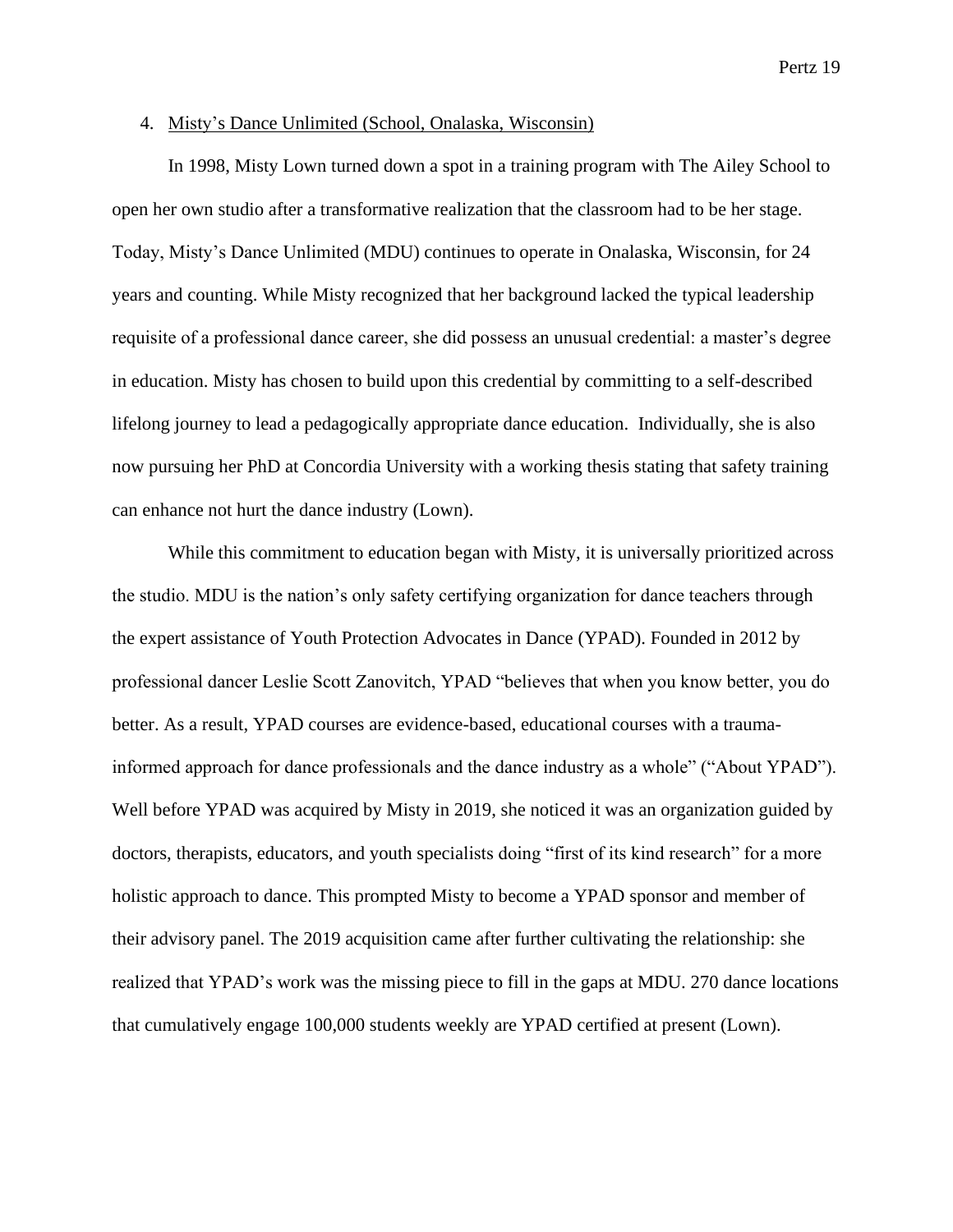Maya Angelou once remarked "do the best you can until you know better. Then when you know better, do better." Angelou's words have remained a guiding principle for YPAD and MDU since the acquisition (Lown). Surveyed MDU alumnae felt comfortable talking to an MDU teacher or leader if they had a question or worry. Everybody additionally agreed it is important for dance leaders to care about the physical health and mental health of their dancers. When asked to share a lesson or message regarding their mental health care or physical health care that they will never forget from dancing at MDU, an alumna said the following: "My mental and physical health is way more important than my dancing. I am worth a lot more than my skills."

#### 5. Pacific Northwest Ballet (School & Company, Seattle, WA)

Francia Russell was Artistic Director of Pacific Northwest Ballet (PNB) and Director of Pacific Northwest Ballet School (PNBS) from 1977 until retirement in 2005 ("People: About PNB"). In the 1980's Russell decided that advanced PNB dancers required more education on the aspects of support available to them. Toby Diamond, a consulting psychologist for company and school, was hired shortly thereafter. He remained in this role for about 30 years, reflects former PNBS dancer and current consulting therapist Joshua Spell, M.S.W. Spell was brought on after leading a 2019 seminar on body image that was attended by Diamond and Denise Bolstad, PNBS Managing Director.

The 2020-2021 season included two wellness offerings happening independent of one another: seminars led by Spell and mentorship sessions led by two PNB dancers. The mentorship sessions are the brainchild of these dancers and originated during the pandemic. At some point during this season, the two parties began collaborating on leadership of programming after realizing they were trying to achieve the same goals of determining what PNB dancers needed while assisting in their healing process, particularly as dancers experienced the pandemic. The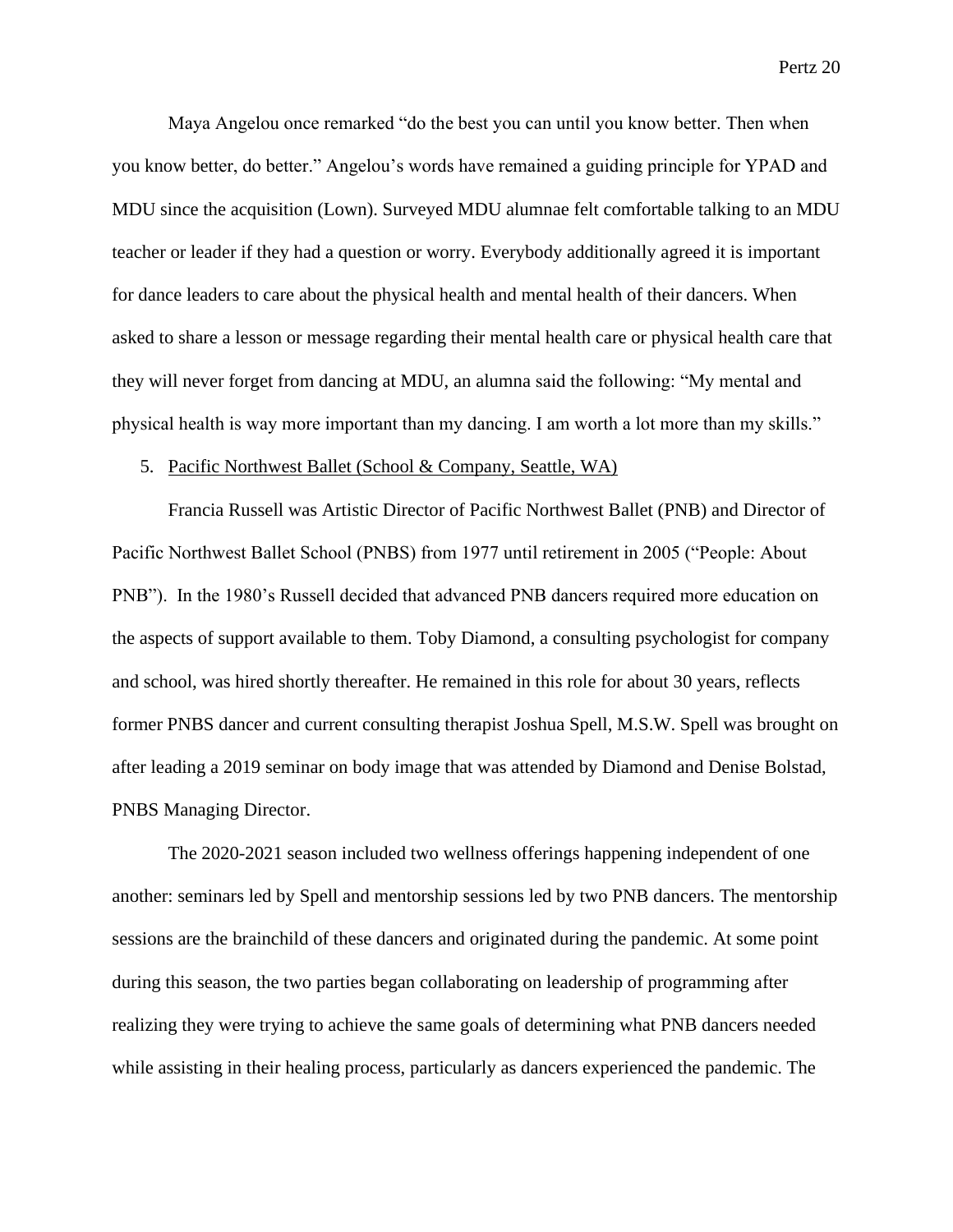present 2021-2022 season maintained the seminars and mentorship of the previous season but under one umbrella. There are now 10 mentors, all PNB dancers representing different company ranks. The mentors engage with students in each of the 5 levels within PNBS. Once a month the following occurs: a seminar, the mentorship program, and a meeting between Spell and the mentors. "This approach models that the organization is cohesive. We all have a similar end goal and we want to collaborate," says Spell. While unaware of the services available to him as a PNBS dancer years ago, Spell remains optimistic that others were aware of these services and utilized them. Spell's optimism holds strong today when considering the development of the whole dancer despite the challenge of a fixed, annual budgetary line allotted for this purpose. "It's a start and it's really great that there's a start but there's so much more that's needed." Leadership just approved Spell's request to increase his time from 62 to 96 hours annually. Demand continues to grow as dancers have begun utilizing the services more due to increased visibility. Spell regularly dialogues with arts administrator Kiyon Gaines. Gaines is the PNB Director of Company Operations. A frequent topic of conversation between the two is PNB's ability to one day act as a role model for others seeking to create a culture prioritizing the whole dancer (Spell).

Current PNB dancers, including a principal, an apprentice, and a corps de ballet member responded to the survey. Every dancer felt comfortable talking to a PNB teacher or leader if they have a question or worry and that they are growing as dancers and people. "Thank you for giving mental health some attention through your studies. I think that good mental health and coaching is vital to any athlete performing at the level that is expected of us, and at PNB, there is plenty of room for improvement in this area" added a respondent.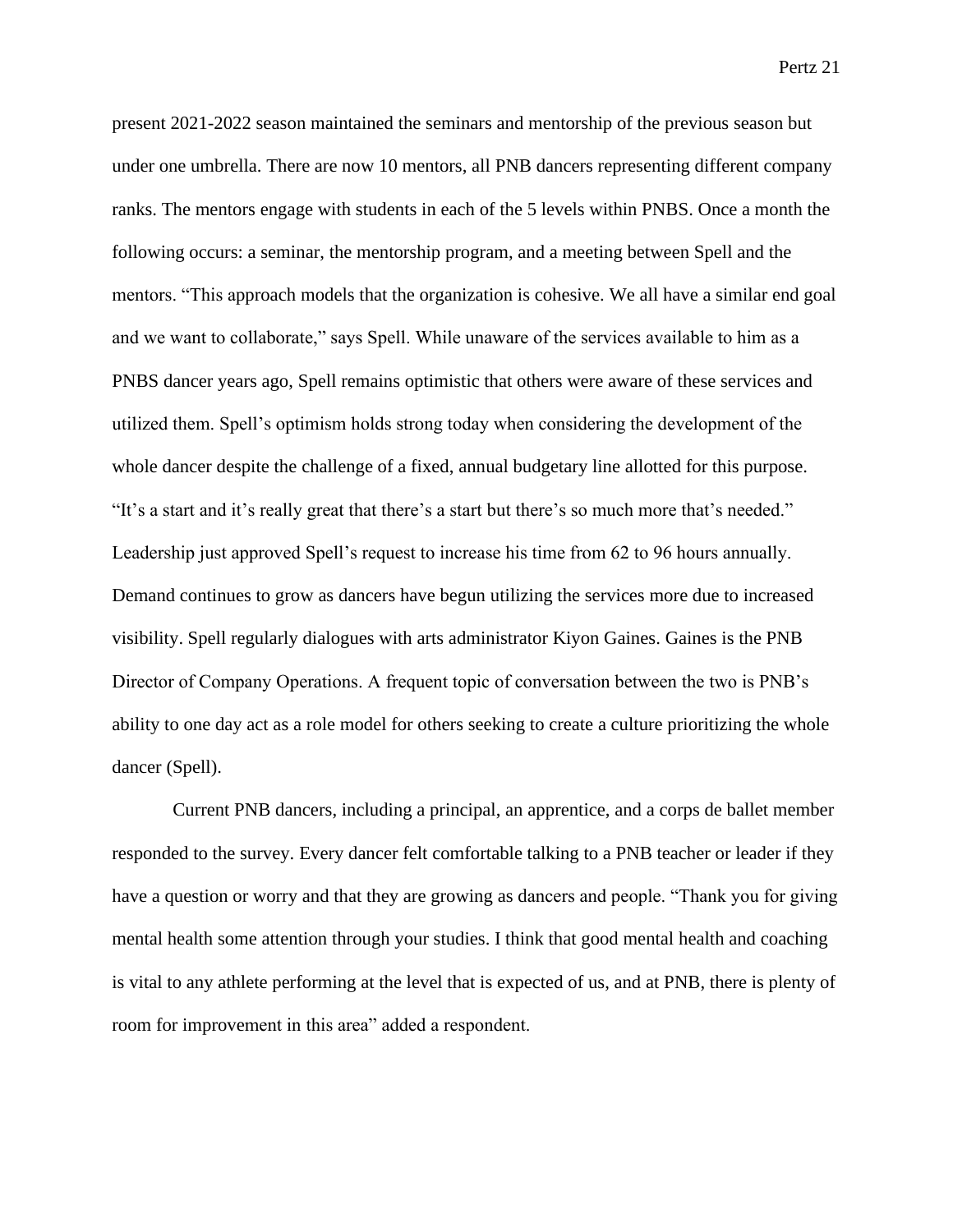Every individual surveyed across these schools and companies felt it important for dance leaders to care about the physical health and mental health of their dancers. There were relatedly commonalities in regarding teachers and leaders as approachable, feelings of undergoing personal and professional growth, and an expressed enjoyment while dancing at their respective institutions. The leaders interviewed are all already working to prioritize mental health in their schools and companies, yet each one continues to educate themselves, ask questions, and dialogue with dancers, arts administrators, and other leaders at home and across the industry. These shared character traits will continue to positively distinguish them from other industry colleagues.

## III. CALL TO ACTION

The absence of mental health care in schools and companies tells dancers that dance leadership perceives them as disposable. What other consequences must ensue for leadership to grasp the urgency of this absence? How many more dancers must depart the profession, lose sight of themselves, or die? The established culture has been given free rein to groom generations of dancers to suffer silently for too long, it needs to stop today.

Dance leadership must invest in the physical and mental health care of dancers to transform the established culture into one that prioritizes the well-being of dancers. Each of the aforementioned leaders went about this prioritization in different ways. From mission statement to company handbook, Charlottesville Ballet created an organizational infrastructure at its founding focused on dancer wellbeing. Instigated by new leadership, Dance Institute of Washington partnered with a variety of experts to construct developmentally appropriate programs for students, each of which includes a mental health component. While Pacific Northwest Ballet is redefining its wellness commitment with the goal of nurturing the whole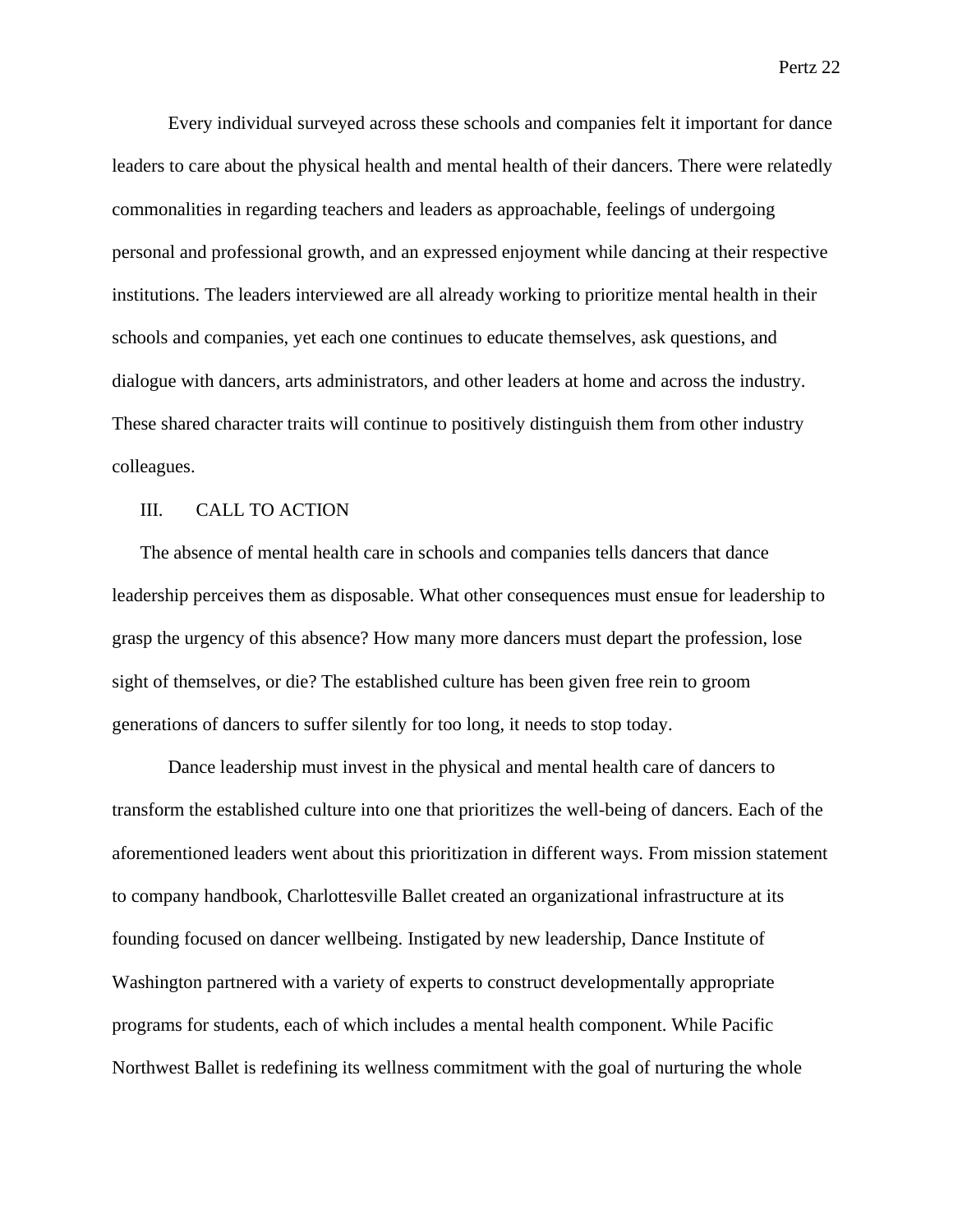dancer through dancer-to-dancer mentorship and monthly seminars. There is no 'silver bullet' when it comes to an investment of this kind. It is a multi-disciplinary commitment involving ongoing education, communication between team and leadership, expert assistance, experimentation, evaluation, and most importantly: humility. Humility to hear and act upon feedback from dancers if/when such a prioritization is attempted. Lest a leader forget that dancers are the lifeblood of the organization, the human beings whose livelihoods are on the line.

Monetary constraints will remain a reality and while this may require sacrifice, creativity, or both, every interviewee agreed that meaningful investment can be made by dance leadership regardless of budget size. As Clayborne suggests, "You're investing in the people and the people are the product. Otherwise, it's barres and mirrors and a bouncy floor." Dance leadership can begin this investment by familiarizing themselves with the existing resources and expertise already at home in their communities. They should talk about mental health in dance, and their goals to actualize this investment, with community members, dancers, colleagues, and other industry leaders. A 2019 Ohio University study affirmed that goal sharing with the right people holds the goal setter more accountable and increases motivation (Stieg). Respecting the level of expertise required to best support dancer mental health, leaders must work early and often with mental health professionals throughout this investment. It is possible, even likely that after meaningful investment there will still be dancers who never utilize the mental health resources now available to them. Some may perceive the utilization of these resources as a weakness or a hindrance to their creativity. This is unfortunate but understandable given the still influential stranglehold of the established culture across the artform.

It is difficult but not impossible to pressure the dance leaders for whom this is not a priority. One way to apply pressure is conducting and publishing more research on the benefits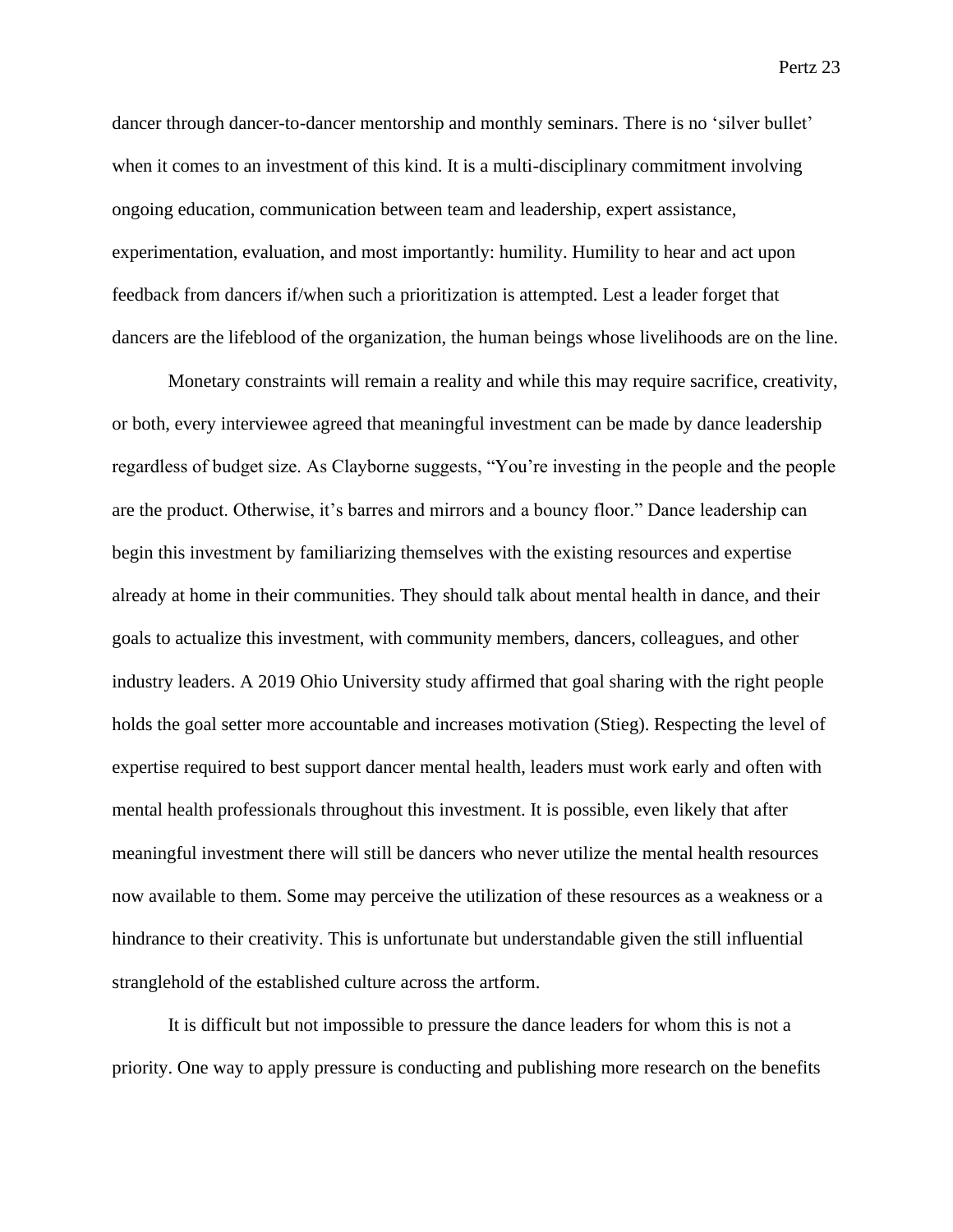of these investments rather than just the need. Further pressure can be applied as more funders commit to supporting robust programs like the Minding the Gap residence at Point Park University. Funders today are not only the driving support of such programs, but they are also driving the professionals, like researchers, at the back of the line to do more. What once seemed daunting or unrealistic becomes feasible, even normalized as 1) new program structures are created encouraging others to follow suit, 2) industry leaders better educate themselves and learn from colleagues who 'get it' rather than perceiving them as competitors and 3) dancers, allies, and individuals with a platform, keep talking about mental health. This will lead to an increased public awareness as already demonstrated by leaders like Simon Biles, Naomi Osaka, and Mary Cain.

Each of these American athletes is, or once was, one of the best competitors in their respective sports. Biles, a decorated gymnast, withdrew from competition due to mental health struggles during the 2020 Olympic games in Tokyo. Public backlash ensued following her decision, nevertheless Biles stood her ground and continues to use her experiences as an opportunity to better advocate for mental health support. Osaka has been similarly vocal since withdrawing from Wimbledon last year to care for her mental health despite being "the No.2 ranked player in the world" (Silva). Cain was a track and field phenom before joining the Nike Oregon Project. She published her story detailing the "win-at-all-costs culture" imposed by coaches and how it dismantled her through The New York Times in 2019 (Cain). Today, Cain is the CEO and Founder of Atalanta NY, a mentorship program partnering girls with professional female runners. "Social media is encouraging people to present the perfect journey, but there's power in being vocal about the difficulty of the profession and the tools we use to navigate the industry," adds Benjamin.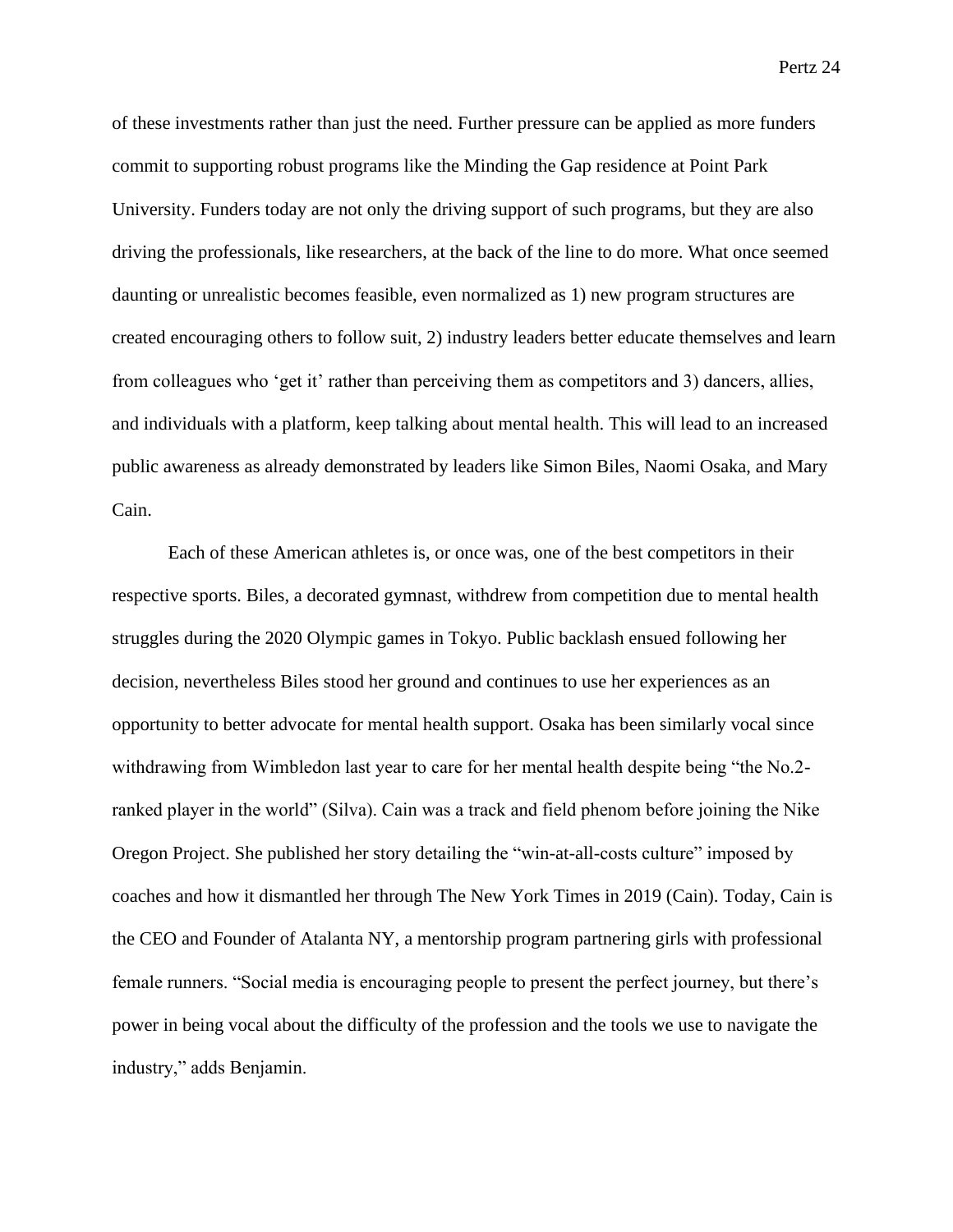Could the prioritization of mental health in dance reduce injury rates while recruiting and retaining talent? Quite possibly, longer term the potential impact of this prioritization is largely unknown and arguably limitless. Even those companies and schools profiled for this paper are either in their first years of investment or in their first years of tracking the impact of that investment. Over time, the dance industry could transform into an artform full of dancers who trust that their leadership sees and cares for them as whole persons. Until then, leadership ought to remember that dancers talk and word of mouth can be the most powerful recruiter.

Select schools and companies, such as those described in this paper, are already models of good investment. Their work, paired with Generation Z's open attitude towards mental health, creates a bright light that has the potential to redirect the dance industry forward. But as Kahina Hayes, Dance Institute of Washington's Executive Director reflects, there are years of work to be done before any one of these investments can be called the best investment. A handful of the schools and companies interviewed understand this and have already begun their own longer-term processes. When other dance leaders choose to join them and move forward, it is necessary to remember the difference between pressure and shame. "Shame is at direct odds with learning and progress. It's admittedly a slower approach but we believe that the alternative is a quick burn that rarely leads to change. The path is messier, longitudinal, and relational," concludes Misty Lown. Mistakes are inevitable along any such path to true change. Leadership should not let these realities deter them from beginning today.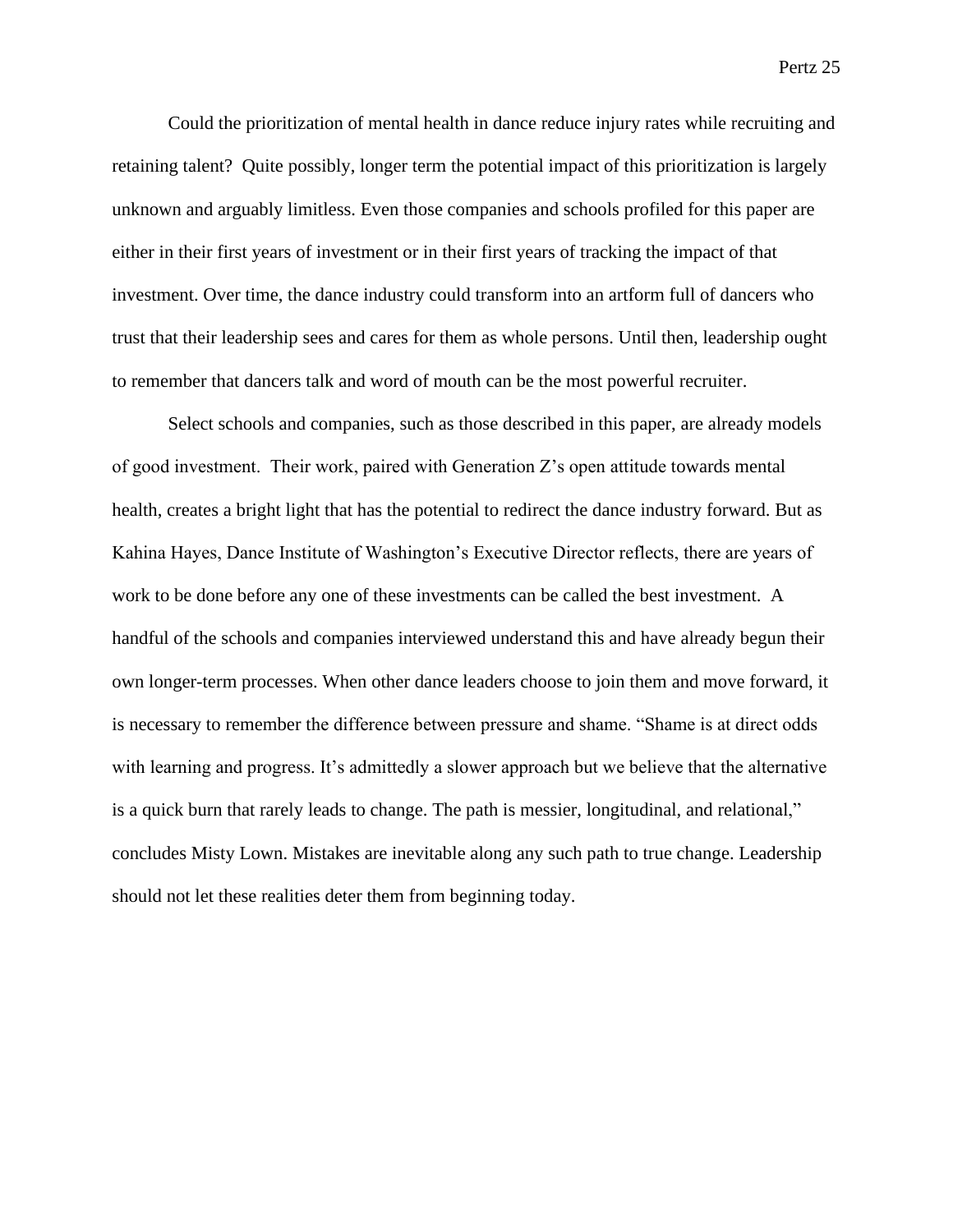# Appendix A

# Survey Questions Distributed to Dancers and Alumni

I enjoyed my time at [NAME OF COMPANY OR SCHOOL]. (Agree/Unsure/Disagree)

I felt comfortable talking to a teacher or leader if I had a question or worry.

(Agree/Unsure/Disagree)

I grew as a dancer and person while I was dancing at [NAME OF COMPANY OR SCHOOL]. (Agree/Unsure/Disagree)

[NAME OF COMPANY OR SCHOOL] helped prepare me for my future/becoming an adult. (Agree/Unsure/Disagree)

Do you feel it's important for dance leaders to care about the mental health and physical health of their dancers? (Yes/No)

Do you feel the teachers and leaders cared about your mental and physical health? If so, why? (Fill in the Blank)

What is one lesson or message regarding your mental or physical health that you'll never forget from your years dancing at [NAME OF COMPANY OR SCHOOL]? (Fill in the Blank)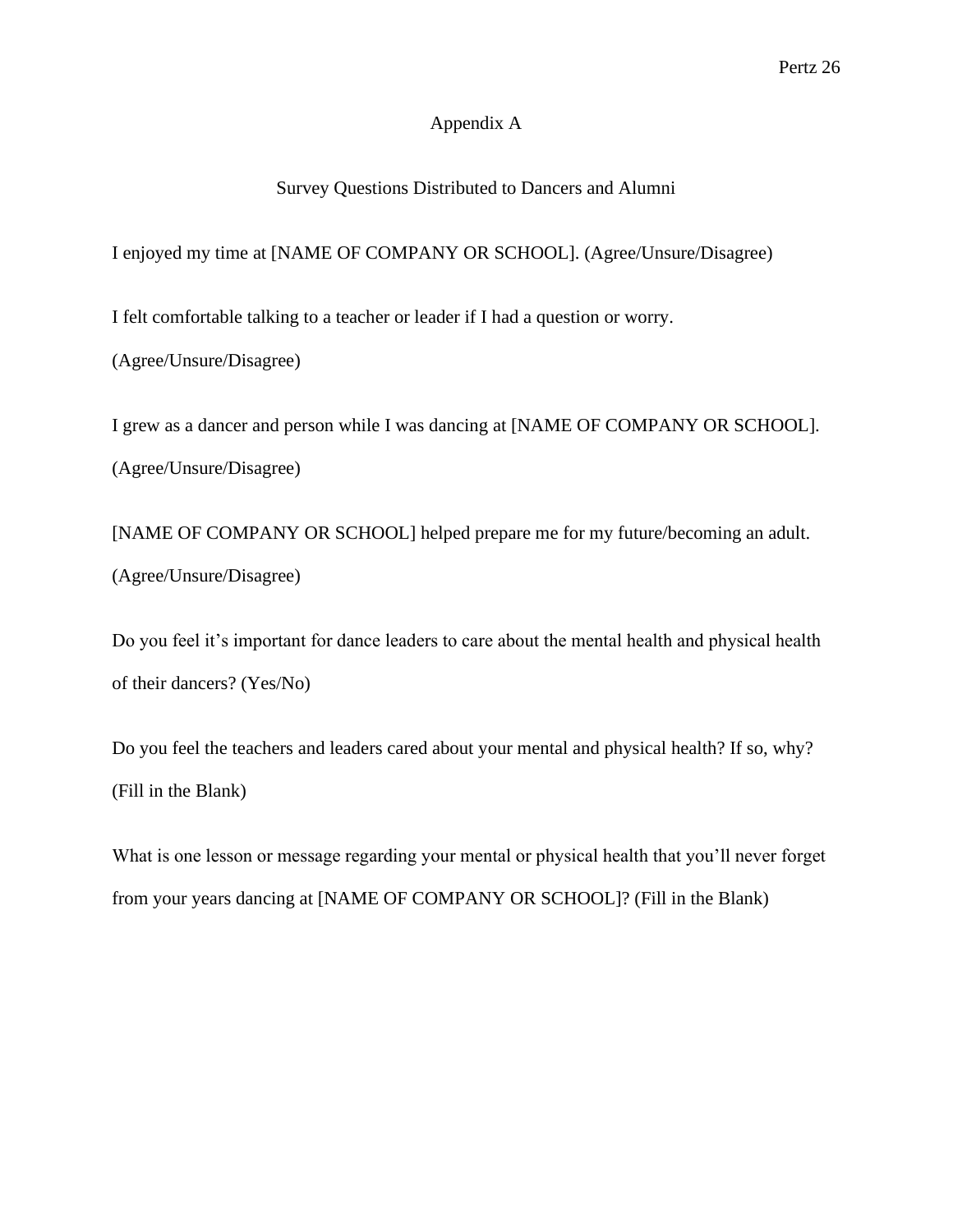# Notes

1. A personal interview with a New York State Ballet ballet dancer was conducted by phone on October 29th, 2021, and the dancer wishes to remain anonymous.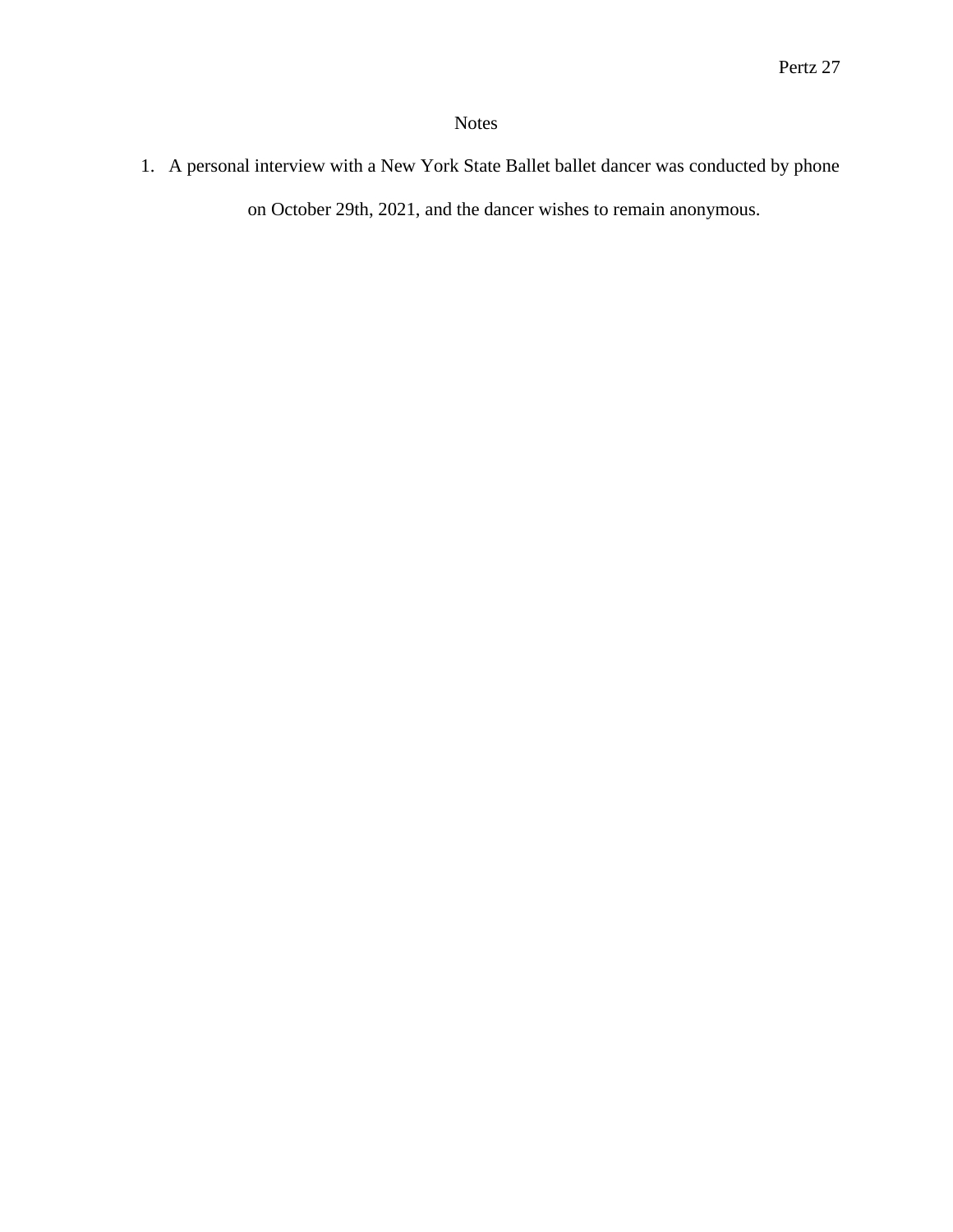#### Works Cited

"About YPAD." *Youth Protection Advocates in Dance*, www.ypadnow.com/pages/about.

- Angyal, Chloe May. "The Toll of Perfectionism: On the Physical and Mental Health of Ballet Dancers." *Literary Hub*, 26 May 2021, lithub.com/the-toll-of-perfectionism-on-thephysical-and-mental-health-of-ballet-dancers/.
- Arcelus, Jon, et al. "Prevalence of Eating Disorders amongst Dancers: A Systemic Review and Meta-Analysis." *European Eating Disorders Review*, vol. 22, no. 2, 2013, pp. 92–101., doi.org/10.1002/erv.2271.

Benjamin, Lindsay. Personal Interview. 30 Oct. 2021.

- Bukowski, Sarah Cecilia. "Cultivating Care: Why Dancer Mental Health Matters." *Amy Seiwert's Imagery*, 25 May 2021, www.asimagery.org/sarahs-blog/2021/5/24/cultivating-care.
- Cain, Mary. "I Was the Fastest Girl in America, until I Joined Nike." *The New York Times*, The New York Times, 7 Nov. 2019, www.nytimes.com/2019/11/07/opinion/nike-runningmary-cain.html.
- Clayborne, Sara. Personal Interview. 5 Nov. 2021. "Dancer Mental Health Town Hall #1: on perfect." *Minding the Gap,* 10 Apr. 2020, [www.wearemindingthegap.org/town-hall.](https://www.wearemindingthegap.org/town-hall)
- "Dancers & Choreographers." *Data USA*, Datawheel and Deloitte, datausa.io/profile/soc/dancers-choreographers.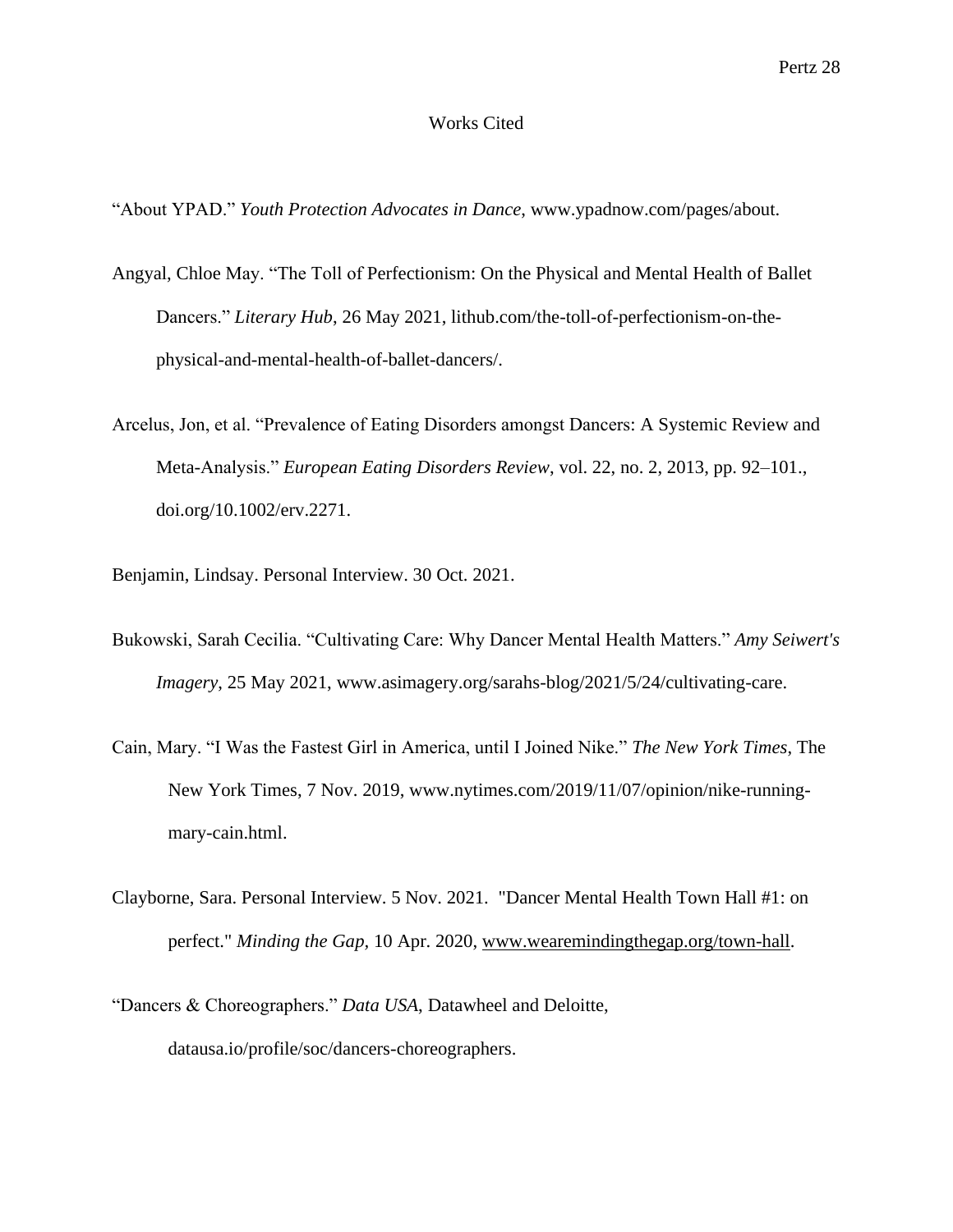- Daniels, Kathryn. "The Challenge of the Adolescent Dancer." *Journal of Dance Education* , vol. 1, no. 2, 2001, pp. 74–76., doi.org/10.1080/15290824.2001.10387180.
- "Disordered Eating & Dieting." *National Eating Disorders Collaboration*, nedc.com.au/eatingdisorders/eating-disorders-explained/disordered-eating-and-dieting/.
- Drake, Jenelle. Personal Interview. 26 Nov. 2021.
- Ducci, João. "Mental Health in Dance It's Time to Break the Silence." *Dance Major Journal*, vol. 7, 2019, doi.org/10.5070/d571045149.
- Fuller, Kristen. "Difference between Disordered Eating and Eating Disorders." Verywell Mind, 19 Sept. 2021, www.verywellmind.com/difference-between-disordered-eating-and-eatingdisorders-5184548.
- Hayes, Kahina. Personal Interview. 16 Nov. 2021.
- Hooper, Colleen. Personal Interview. 1 Dec. 2021.
- Hope, Helen. "You Might Be Body-Shaming Your Students without Realizing It." *Dance Teacher*, 27 Nov. 2020, dance-teacher.com/body-shaming-dance-students/.
- Jacobs, Tom. *Can Ballet Hurt Your Psyche?* Pacific Standard, 14 Feb. 2017, psmag.com/news/can-ballet-hurt-your-psyche.
- Lown, Misty. Personal Interview. 23 Nov. 2021.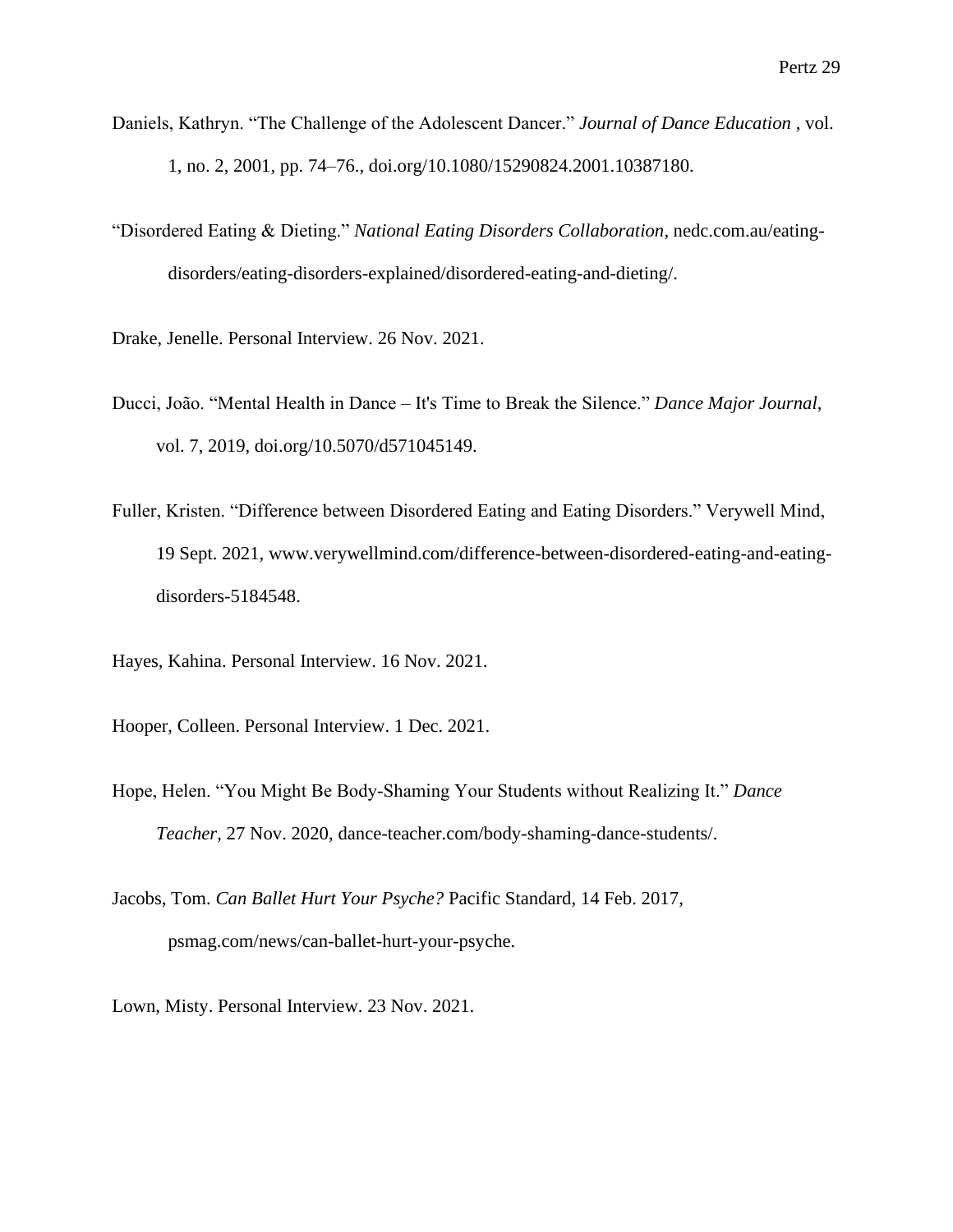- Meola, Andrew. "Generation Z: Latest Gen Z News, Research, Facts." *Insider Intelligence*, 5 Jan. 2022, www.insiderintelligence.com/insights/generation-z-facts/.
- McGuire Gaines, Kathleen. "Op-Ed: Please Stop Weighing Dancers." *Dance Magazine*, 30 Nov. 2021,www.dancemagazine.com/weighingdancers/?mc\_cid=85a81986cf&mc\_eid=012a432 19e.

McGuire Gaines, Kathleen. Personal Interview. 8 Nov. 2021.

Minding the Gap, www.wearemindingthegap.org/.

- Nordin-Bates, Sanna M. "Striving for Perfection or for Creativity?" *Journal of Dance Education*, vol. 20, no. 1, 24 Apr. 2019, pp. 23–34., doi.org/10.1080/15290824.2018.1546050.
- O'Connell, AK. "Classical Ballet: Effect on Mental Health ." *Focused Inquiry*, 21 Oct. 2016, [rampages.us/oconnellak/2016/10/21/classical-ballet-effect-on-mental-health/.](https://rampages.us/oconnellak/2016/10/21/classical-ballet-effect-on-mental-health/)
- Park, SoEun. "How Perfectionism in Dance Is Becoming an Mental Health Epidemic." *Stairway For Ballet*, 17 Feb. 2021, www.stairwayforballet.com/post/how-perfectionism-in-dance-isbecoming-an-mental-health-epidemic.

"People: About PNB." *Pacific Northwest Ballet,* www.pnb.org/aboutpnb/staff/.

- *"Performance Anxiety*." *Surviving Dance,* Concordia University Department of Contemporary Dance, www.survivingdance.ca/performance-anxiety.html.
- "Point Park University, Minding the Gap Secure Funding to Continue Research in Mental Health of Dance Students." Point Park University, 17 Nov. 2021, www.pointpark.edu/news-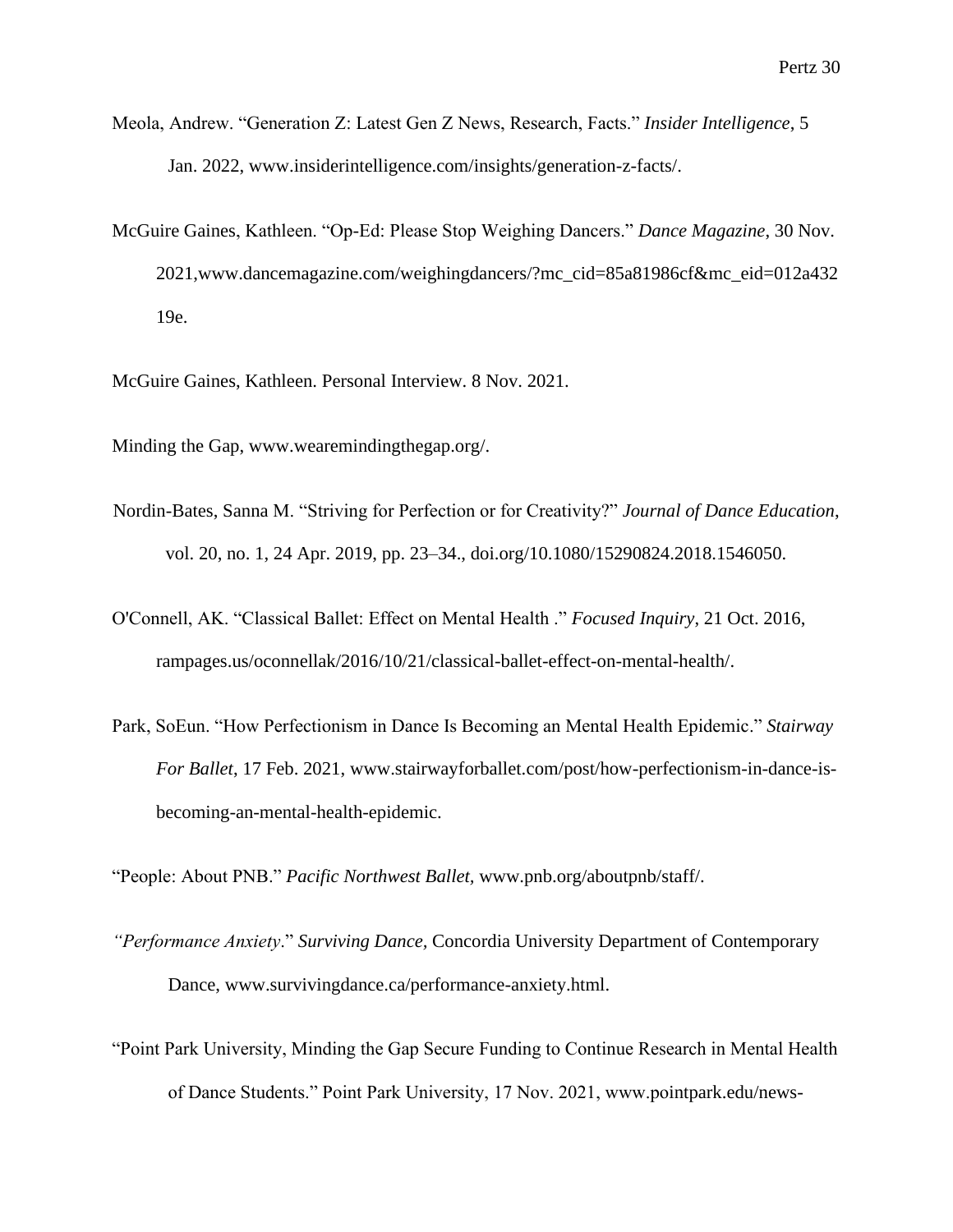copa/point-park-university,-minding-the-gap-secure-funding-to-continue-research-inmental-health-of-dance-students.

- Ritzel, Rebecca J. "Inside Point Park's First-of-Its-Kind Dancer Mental-Health Program." Dance Teacher, 4 Jan. 2021, dance-teacher.com/point-park-university-minding-thegap/?mc\_cid=85a81986cf $&cm$ -cid=012a43219e.
- Serrano, Telmo, and Helena Amaral Espírito-Santo. "Music, Ballet, Mindfulness, and Psychological Inflexibility." *Psychology of Music*, vol. 45, no. 5, 8 Feb. 2017, pp. 725–38., doi.org/10.1177/0305735616689298.
- Silva, Daniella. "'We're Human, Too': Simone Biles Highlights Importance of Mental Health in Olympics Withdrawal." NBCNews.com, NBCUniversal News Group, 27 July 2021, www.nbcnews.com/news/olympics/we-re-human-too-simone-biles-highlights-importancemental-health-n1275224.
- Spinner, Jess. "The Support You Should and Shouldn't Provide as a Dance Teacher." *Dance Teacher*, 3 Nov. 2021, [dance-teacher.com/the-support-you-should-and-shouldnt-provide](https://dance-teacher.com/the-support-you-should-and-shouldnt-provide-as-a-dance-teacher/)[as-a-dance-teacher/.](https://dance-teacher.com/the-support-you-should-and-shouldnt-provide-as-a-dance-teacher/)
- Spell, Joshua. Personal Interview. 1 Dec. 2021.
- Spruill, Janelle. Personal Interview. 1 Nov. 2021.
- Stieg, Cory. "How to Stay Committed to Your Goals: Tell Someone More Successful than You, Says New Study." CNBC, CNBC, 5 Sept. 2019, www.cnbc.com/2019/09/05/why-sharinggoals-with-someone-helps-you-achieve-